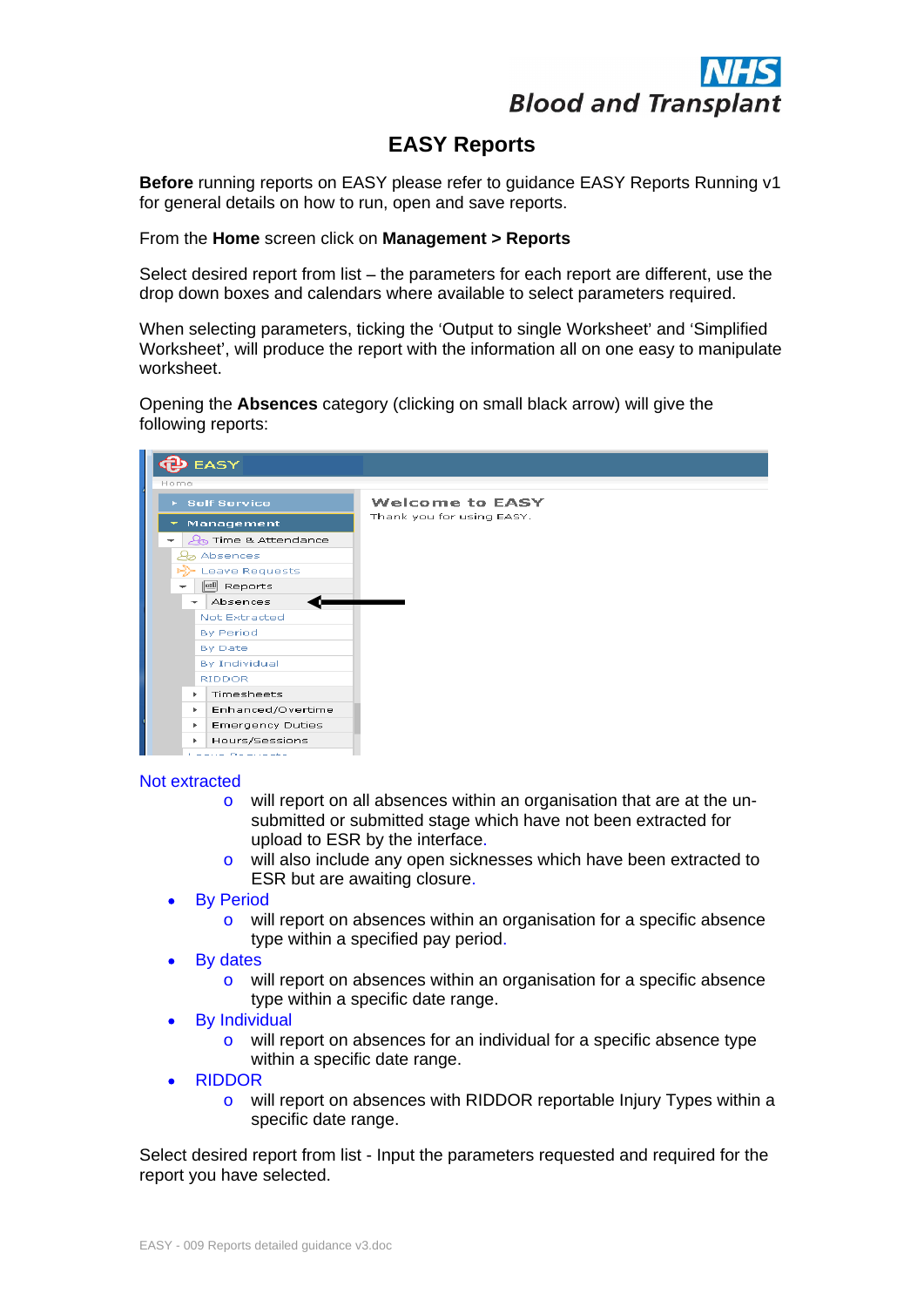

The example below is the Absences by Period report – select period required from dropdown box, pick absence type Sickness from the list, tick 'Output to single Worksheet , and tick Simplified Worksheet then press Run Report.

|                            | My Preferences   Change password   Log out   Guidance G>   Documentation G>   Help/Support                                                                                                                                                        |                                  |
|----------------------------|---------------------------------------------------------------------------------------------------------------------------------------------------------------------------------------------------------------------------------------------------|----------------------------------|
| iences By Extracted Period |                                                                                                                                                                                                                                                   | Friday, 21st March 2014 16:09:46 |
|                            | Report on absences marked as extracted to ESR by the period they were extracted in to.                                                                                                                                                            |                                  |
|                            | Period: NHS Blood and Transplant (918): Period 10/2013 (Calendar Month) ending 31st January 2014 (Closed for input)                                                                                                                               | $\overline{\phantom{0}}$         |
|                            | Breakgroup: Organisation •                                                                                                                                                                                                                        |                                  |
| Organisations:             | 918 Department Name<br>918 Department Name<br>918 Department Name<br>918 Department Name<br>918 Department Name<br>Select no items to report on all organisations                                                                                 |                                  |
| Absence Types: Sickness    | <b>Medical Suspension</b><br>Paid Part Day<br>Training<br>Paternity Adoption<br>Paternity Birth<br><b>Special Increasing Bal</b><br>Unpaid Authorised Special (Days)<br>Unpaid Authorised Special (Hrs)<br>Select no items to report on all types |                                  |
|                            | Output Single Worksheet: Outputs data to a single worksheet                                                                                                                                                                                       |                                  |
| Simplified Worksheet:      | Simple worksheet to aide manipulation in Excel                                                                                                                                                                                                    |                                  |
|                            |                                                                                                                                                                                                                                                   | <b>Run Report</b>                |

| <b>DIOOU dilu Transpidiit</b>                                                                                                                                                                                                                                                                                                                                                                                                                                                                                                                                                                                                                                                                                                                                                                                                                         |            |
|-------------------------------------------------------------------------------------------------------------------------------------------------------------------------------------------------------------------------------------------------------------------------------------------------------------------------------------------------------------------------------------------------------------------------------------------------------------------------------------------------------------------------------------------------------------------------------------------------------------------------------------------------------------------------------------------------------------------------------------------------------------------------------------------------------------------------------------------------------|------------|
| The example below is the Absences by Period report - select period required from<br>dropdown box, pick absence type Sickness from the list, tick 'Output to single<br>Worksheet', and tick 'Simplified Worksheet' then press Run Report.                                                                                                                                                                                                                                                                                                                                                                                                                                                                                                                                                                                                              |            |
| $\mid$ My Preferences $\mid$ Change password $\mid$ Log out $\mid$ Guidance $\boxplus$ $\mid$ Documentation $\boxplus$ $\mid$ Help/Support                                                                                                                                                                                                                                                                                                                                                                                                                                                                                                                                                                                                                                                                                                            |            |
| ences By Extracted Period<br>Friday, 21st March 2014 16:09:46                                                                                                                                                                                                                                                                                                                                                                                                                                                                                                                                                                                                                                                                                                                                                                                         |            |
| Report on absences marked as extracted to ESR by the period they were extracted in to.                                                                                                                                                                                                                                                                                                                                                                                                                                                                                                                                                                                                                                                                                                                                                                |            |
| Period: NHS Blood and Transplant (918): Period 10/2013 (Calendar Month) ending 31st January 2014 (Closed for input)<br>$\vert \cdot \vert$                                                                                                                                                                                                                                                                                                                                                                                                                                                                                                                                                                                                                                                                                                            |            |
| Breakgroup: Organisation $\vert \cdot \vert$                                                                                                                                                                                                                                                                                                                                                                                                                                                                                                                                                                                                                                                                                                                                                                                                          |            |
| 918 Department Name<br>918 Department Name<br>918 Department Name<br>Organisations:<br>918 Department Name<br>918 Department Name<br>Select no items to report on all organisations                                                                                                                                                                                                                                                                                                                                                                                                                                                                                                                                                                                                                                                                   |            |
| <b>Medical Suspension</b><br>Paid Part Day<br>Training<br>Paternity Adoption<br>Paternity Birth<br>Absence Types:<br>Sickness<br><b>Special Increasing Bal</b><br>Unpaid Authorised Special (Days)<br>Unpaid Authorised Special (Hrs)<br>Select no items to report on all types                                                                                                                                                                                                                                                                                                                                                                                                                                                                                                                                                                       |            |
| $\overline{\mathbf{v}}$<br>Output Single Worksheet:<br>Outputs data to a single worksheet                                                                                                                                                                                                                                                                                                                                                                                                                                                                                                                                                                                                                                                                                                                                                             |            |
| E<br>Simplified Worksheet:<br>Simple worksheet to aide manipulation in Excel                                                                                                                                                                                                                                                                                                                                                                                                                                                                                                                                                                                                                                                                                                                                                                          |            |
| An excel report is generated which should be saved to your desired location.<br>Microsoft Excel - EASY_Absences_By_Extracted_Period 2<br>Type a question for help $\rightarrow$ $\equiv$ $\blacksquare$ $\times$<br>Window<br>$\hbox{G\,{\sc i}}(\mathcal{I} \otimes \mathbb{Z}) \otimes \mathbb{Z} \otimes \mathbb{Z} \rightarrow \mathbb{Z} \otimes \mathbb{Z} \rightarrow \mathbb{Z} \otimes \mathbb{Z} \otimes \mathbb{Z} \otimes \mathbb{Z} \otimes \mathbb{Z} \otimes \mathbb{Z} \otimes \mathbb{Z} \otimes \mathbb{Z} \rightarrow \mathbb{Z} \otimes \mathbb{Z} \otimes \mathbb{Z} \otimes \mathbb{Z} \otimes \mathbb{Z} \otimes \mathbb{Z} \otimes \mathbb{Z} \otimes \mathbb{Z} \rightarrow \mathbb{Z} \otimes \mathbb{Z}$<br>A1<br>A  B C D E<br>F   G   H   I   J   K   L   M   N   O   P   Q   R   S  <br><b>NHS Blood and Transplant</b> | 그리지        |
| $\frac{2}{3}$<br>NHS Blood and Transplant (918): Period 06/2013 (Calendar Month) ending 30th September 2013 (Closed for input)                                                                                                                                                                                                                                                                                                                                                                                                                                                                                                                                                                                                                                                                                                                        |            |
| First Day of<br>Last Day of<br>Persona<br>Hours Hours Record<br>First Last Type<br>bsence<br>Type<br>$\begin{array}{c c c} \text{e Start} & \text{e End} & \text{Calen} \\ \hline \text{Time} & \text{Time} & \text{Box} \end{array}$<br>Organisation<br><b>Absence Reason</b><br>Injury<br>Detail<br>Number<br>Absence<br>Absence<br>- 8)<br>labs<br>Perio Period<br>Other known causes - not<br>9918 Department name 56987456 Surname ForenameSickness<br>$\begin{array}{ c c c c c }\nSurgery & 20\,\text{Jun-}2013 & \end{array}$<br>Modify<br>18-Aug-2013<br>60<br>elsewhere classified<br>918 Department name 56987456 Surname Forenamesickness Gastrointestinal problems<br>Vomting<br>14-Aug-2013<br>14-Aug-2013<br>Add<br>$\overline{1}$                                                                                                     |            |
| $\vert \cdot \vert$                                                                                                                                                                                                                                                                                                                                                                                                                                                                                                                                                                                                                                                                                                                                                                                                                                   | ▸║         |
| EASY - 009 Reports detailed guidance v3.doc                                                                                                                                                                                                                                                                                                                                                                                                                                                                                                                                                                                                                                                                                                                                                                                                           | <b>lol</b> |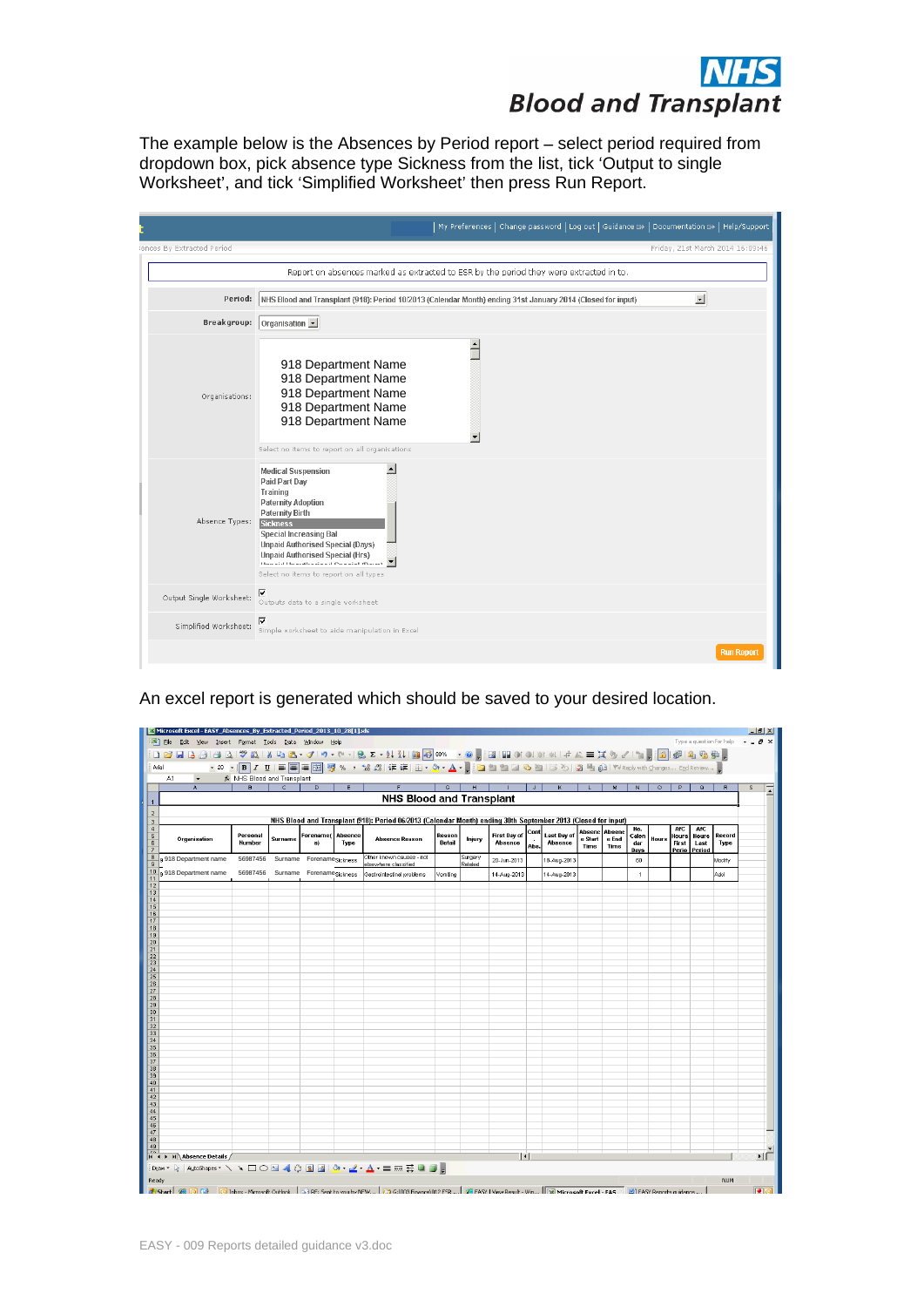Opening the **Timesheets** category (clicking on small black arrow) will give the following reports:



- Not Extracted
	- o will report on all timesheet within an organisation that are at the un submitted or submitted stage which have not been extracted for upload to ESR.
- **Comments Comments** 
	- o will list all comments by organisation and period for each employee.
- Monthly pay return
	- o this report is not used a present.

The example below is the comments report:

Select Comments report from list - for this report you are required to select period, select status, pick the required organisation from the available list, tick 'Output to single Worksheet' and tick 'Simplified Worksheet' then press Run Report.

|       |                                                                                                                                                                                     | My Preferences   Change password   Log out   Guidance G→   Documentation G→   Help/Support |
|-------|-------------------------------------------------------------------------------------------------------------------------------------------------------------------------------------|--------------------------------------------------------------------------------------------|
| ments |                                                                                                                                                                                     | Tuesday, 25th March 2014 15:06:23                                                          |
|       | Report on any comments made on a timesheet meeting the specified criteria                                                                                                           |                                                                                            |
|       | Period: NHS Blood and Transplant (918): Period 01/2014 (Calendar Month) ending 30th April 2014 (Input ending 31st March 2014)                                                       |                                                                                            |
|       | Any<br>Status:<br>Note: Active does not include extracted or withdrawn items, Any includes all items regardless of status (including withdrawn)                                     |                                                                                            |
|       | Breakgroup: Organisation -                                                                                                                                                          |                                                                                            |
|       | 918 Department Name<br>918 Department Name<br>918 Department Name<br>Organisations:<br>918 Department Name<br>918 Department Name<br>Select no items to report on all organisations |                                                                                            |
|       | Output Single Worksheet: Moutputs data to a single worksheet                                                                                                                        |                                                                                            |
|       | Simplified Worksheet: Simple worksheet to aide manipulation in Excel                                                                                                                |                                                                                            |
|       |                                                                                                                                                                                     | Run Report                                                                                 |

An excel report is generated which can be saved to your desired location.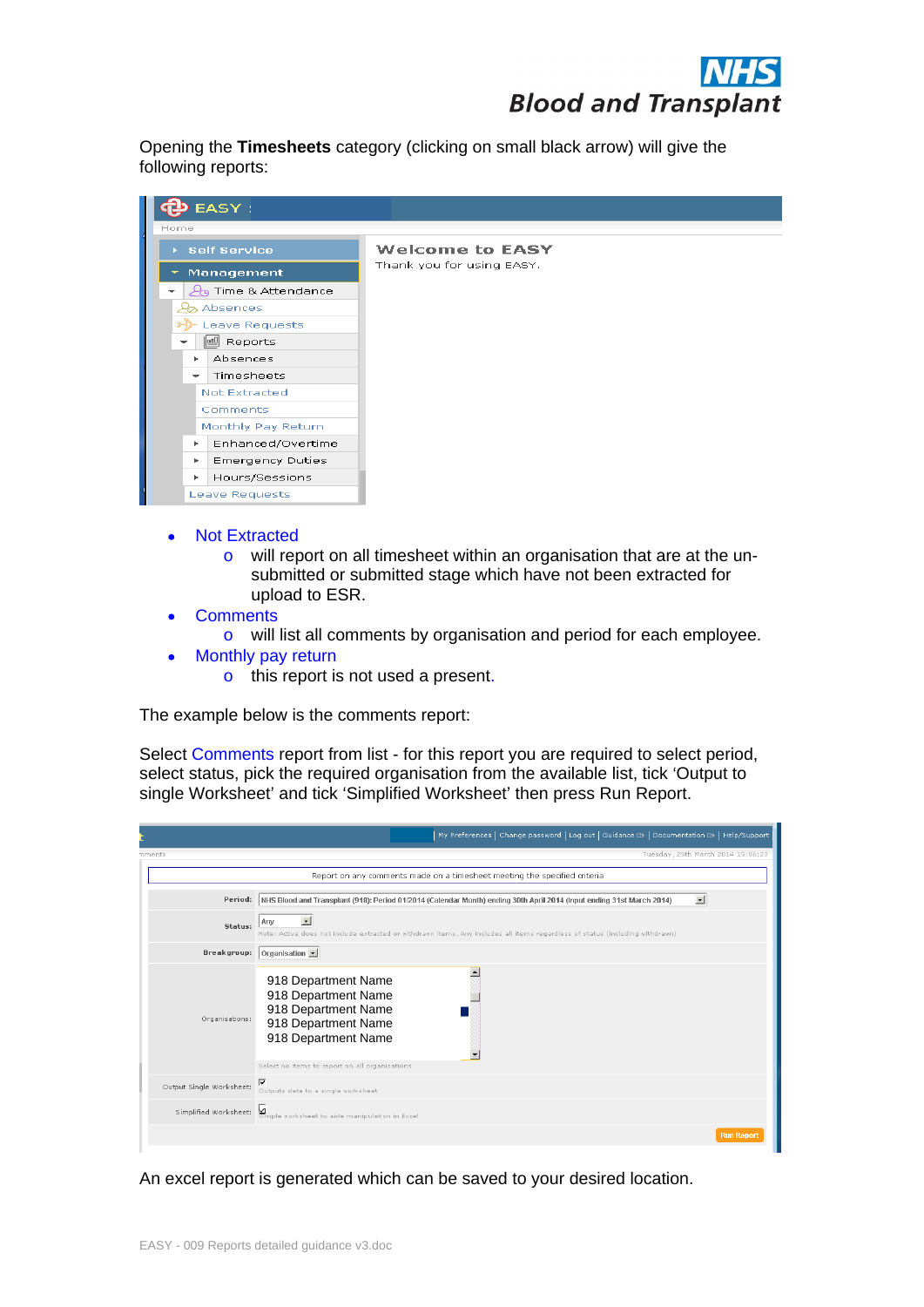|                | Microsoft Excel - EASY Comments 2014 03 25 (1) xls |                        |                                    |          |                                       |                                                                                                                                |                                                 |
|----------------|----------------------------------------------------|------------------------|------------------------------------|----------|---------------------------------------|--------------------------------------------------------------------------------------------------------------------------------|-------------------------------------------------|
| 国              | File<br>Edit<br>View                               | Format Tools<br>Insert | Data Window                        | Help     |                                       |                                                                                                                                | Type a qu                                       |
|                |                                                    |                        |                                    |          |                                       |                                                                                                                                |                                                 |
|                | $H$ $A$ $A$<br>$\triangle$                         | $\Delta$               |                                    |          |                                       |                                                                                                                                | $\mathbb{E}^{\sharp}$ $\mathbb{E}_{\mathbb{R}}$ |
| Arial          |                                                    | $-10$                  |                                    |          |                                       | • B / U   手   青   雪   野 % , な ぷ  详   田 • ♪ • $\Delta$ •     泊 白 白   白   凶     2 ℃     図   画       */*eply with Changes… End Re |                                                 |
|                | F <sub>24</sub>                                    | $f_x$                  |                                    |          |                                       |                                                                                                                                |                                                 |
|                | $\mathbb{A}$                                       | R.                     | $\mathbb{C}$                       | $\Box$   | F                                     | F                                                                                                                              | G                                               |
|                |                                                    |                        |                                    |          |                                       | <b>NHS Blood and Transplant</b>                                                                                                |                                                 |
| 2              |                                                    |                        |                                    |          | <b>Time &amp; Attendance Comments</b> |                                                                                                                                |                                                 |
| 3              | Period Ending: 30-Apr-2014                         |                        |                                    |          |                                       |                                                                                                                                |                                                 |
| $\overline{4}$ |                                                    |                        |                                    |          |                                       | Comment                                                                                                                        |                                                 |
| 5<br>6         | Organisation                                       | Name                   | <b>Assignment</b><br><b>Number</b> | User ID  | Date & Time                           | Detail                                                                                                                         |                                                 |
|                |                                                    |                        |                                    |          |                                       |                                                                                                                                |                                                 |
|                | 8 918 Hospital Servic Employee Name                |                        | 12345678                           | 21997167 | 01-Mar-2014 06:25:07                  | A/L 13/03/14 - 14/03/14                                                                                                        |                                                 |
|                | 918 Hospital Servid Employee Name                  |                        | 12345678                           | 11217681 | 28-Feb-2014 15:35:37                  | 05/03/14 - in workfor an hour and a half then at New St for SHU Workshop                                                       |                                                 |
|                | 10 918 Hospital Servic Employee Name               |                        | 12345678                           | 11217681 |                                       | 28-Feb-2014 15:35:54 10/03/14 - 7.5 hours TOIL                                                                                 |                                                 |
|                | 11 918 Hospital Servid Employee Name               |                        | 12345678                           | 11221393 |                                       | 01-Mar-2014 16:49:58 annual leave 10 till 14 march                                                                             |                                                 |
|                | 918 Hospital Servid Employee Name i                |                        | 12345678                           | 11214737 | 02-Mar-2014 09:06:07                  | Four Days Annual Leave<br>1. Monday 17th March 2014<br>2. Tuesday 18th March 2014<br>3. Wednesday 19th March 2014              |                                                 |
| 12             |                                                    |                        |                                    |          |                                       | 4. Thursday 20th March 2014                                                                                                    |                                                 |
| 13             | 918 Manufacturing Employee Name                    |                        | 12345678                           | 11217020 | 01-Mar-2014 13:19:36 4th March A/L    | 1st march 2hr A/L<br>11th - 15th A/L                                                                                           |                                                 |
| 14             | 918 Manufacturing Employee Name                    |                        | 12345678                           | 23376448 | 01-Mar-2014 15:52:56                  | A/L 07/03/14<br>15 days A/L from 11/03/14 - 29/03/14                                                                           |                                                 |
|                | 15 918 Manufacturing Employee Name                 |                        | 12345678                           | 24076216 |                                       | 01-Mar-2014 17:45:18 Sat. 01/03/14 10.00-11.00 1 hour O/T                                                                      |                                                 |
|                | 16 918 Manufacturing Employee Name                 |                        | 12345678                           | 11225077 |                                       | 02-Mar-2014 08:23:58 04/03/14 -07/03/14 A/L                                                                                    |                                                 |
|                | 17 918 SN-OD Team Employee Name                    |                        | 12345678                           | 21852099 |                                       | 01-Mar-2014 14:40:37 01.03-Embedded @ NUH                                                                                      |                                                 |

|                                                                                                                                                                                                                                                                                                                                                                                                                                                                            | <b>DIUUU diiu Tidiispidiit</b>                                                                                                                                                                                                                                                       |          |
|----------------------------------------------------------------------------------------------------------------------------------------------------------------------------------------------------------------------------------------------------------------------------------------------------------------------------------------------------------------------------------------------------------------------------------------------------------------------------|--------------------------------------------------------------------------------------------------------------------------------------------------------------------------------------------------------------------------------------------------------------------------------------|----------|
| Microsoft Excel - EASY_Comments_2014_03_25 (1).xls<br>[ <mark>관</mark> ] Eile Edit View Insert F <u>o</u> rmat <u>T</u> ools <u>D</u> ata Window Help<br>$\cdot$ 10 $\cdot$ B $I$ U $\equiv$ $\equiv$ $\equiv$<br>$F24 \rightarrow$ $\rightarrow$                                                                                                                                                                                                                          | 5) % , な ぷ   读 字 田 • ♪ • △ • 』  10 包 包 包 色   23 も   23 「包 回    Y*Reply with Changes… End Re                                                                                                                                                                                          | Type a q |
| Period Ending: 30-Apr-2014                                                                                                                                                                                                                                                                                                                                                                                                                                                 | <b>NHS Blood and Transplant</b><br>Time & Attendance Comments                                                                                                                                                                                                                        |          |
| <b>\ssignment</b><br>Organisation<br>Name<br>Number                                                                                                                                                                                                                                                                                                                                                                                                                        | <b>Comment</b><br>User ID<br>Date & Time<br>Detail                                                                                                                                                                                                                                   |          |
|                                                                                                                                                                                                                                                                                                                                                                                                                                                                            | 3  918 Hospital Servid Employee Name   12345678   21997167   01-Mar-2014 06:25:07  А/L 13/03/14 - 14/03/14<br>3  918 Hospital Servid Employee Name   12345678   112/7681   28-Feb-2014 15:35:54   0503/14 - in workfor an hour a<br>Four Days Annual Leave<br>Monday 17th March 2014 |          |
| 918 Hospital Servic Employee Name   12345678   11214737   02-Mar-2014 09:06:07                                                                                                                                                                                                                                                                                                                                                                                             | Tuesday 18th March 2014<br>Wednesday 19th March 2014<br>Thursday 20th March 2014<br>1st march 2hr A/L                                                                                                                                                                                |          |
| 918 Manufacturing Employee Name   12345678  <br>12345678<br>918 Manufacturing Employee Name                                                                                                                                                                                                                                                                                                                                                                                | 11217020   01-Mar-2014 13:19:36 4th March A/L<br>1th - 15th A/I<br>A/L 07/03/14<br>23376448<br>01-Mar-2014 15:52:56 15 days A/L from 11/03/14 - 29/03/14                                                                                                                             |          |
| 15 918 Manufacturin<br>16 918 Manufacturing Employee Name   12345678   11225077   02-Mar-2014 08:23:58   04/03/14 -07/03/14 A/L<br>17 918 SN-OD Team - Employee Name   12345678   21852099   01-Mar-2014 14:40:37   01.03-Embedded @ NUH                                                                                                                                                                                                                                   | . mployee Name   12345678 『 24076216   01-Mar-2014 17:45:18 Sat. 01/03/14 10.00-11.00 1 hour O/T                                                                                                                                                                                     |          |
| the following reports:                                                                                                                                                                                                                                                                                                                                                                                                                                                     | This report can be used to check the comments relating to a specific pay period.<br>Any comments regarding Pay Adjustment should be checked before authorisation.<br>Opening the Enhanced / Overtime category (clicking on small black arrow) will give                              |          |
| $\bigoplus$<br>Home                                                                                                                                                                                                                                                                                                                                                                                                                                                        |                                                                                                                                                                                                                                                                                      |          |
| ▶ Self Service<br>$\blacktriangleright$ Management<br>$\frac{1}{2}$ Time & Attendance<br>Absences<br>∀ Leave Requests<br>$\blacktriangleright$   $\text{M}$ Reports<br>▶ Absences<br>$\triangleright$   Timesheets<br>$\blacktriangleright$ Enhanced/Overtime<br>$\blacktriangleright$ Group<br>By Date<br>By Period<br>$\blacktriangleright$ Assignment<br>By Date<br>By Period<br><b>Emergency Duties</b><br>$\blacktriangleright$<br>▶ Hours/Sessions<br>Leave Requests | <b>Welcome to EASY</b><br>Thank you for using EASY.<br>$\overline{\phantom{a}}$                                                                                                                                                                                                      |          |
| • Group<br>$\circ$<br>• Assignment                                                                                                                                                                                                                                                                                                                                                                                                                                         | By Date: will list each day's enhancements and overtime claimed by<br>each employee by organisation for a specific date range.<br>o By Period: will report on the summary totals of enhancements and<br>overtime claimed by each employee by pay period and organisation.            |          |
|                                                                                                                                                                                                                                                                                                                                                                                                                                                                            | o By Date: will list each day's enhancements and overtime claimed by<br>an individual employee for a specific date range.                                                                                                                                                            |          |

- **Group and the contract of the contract of the contract of the contract of the contract of the contract of the contract of the contract of the contract of the contract of the contract of the contract of the contract of the** 
	- o By Date: will list each day's enhancements and overtime claimed by each employee by organisation for a specific date range.
	- o By Period: will report on the summary totals of enhancements and overtime claimed by each employee by pay period and organisation.
- Assignment
	- o By Date: will list each day's enhancements and overtime claimed by an individual employee for a specific date range.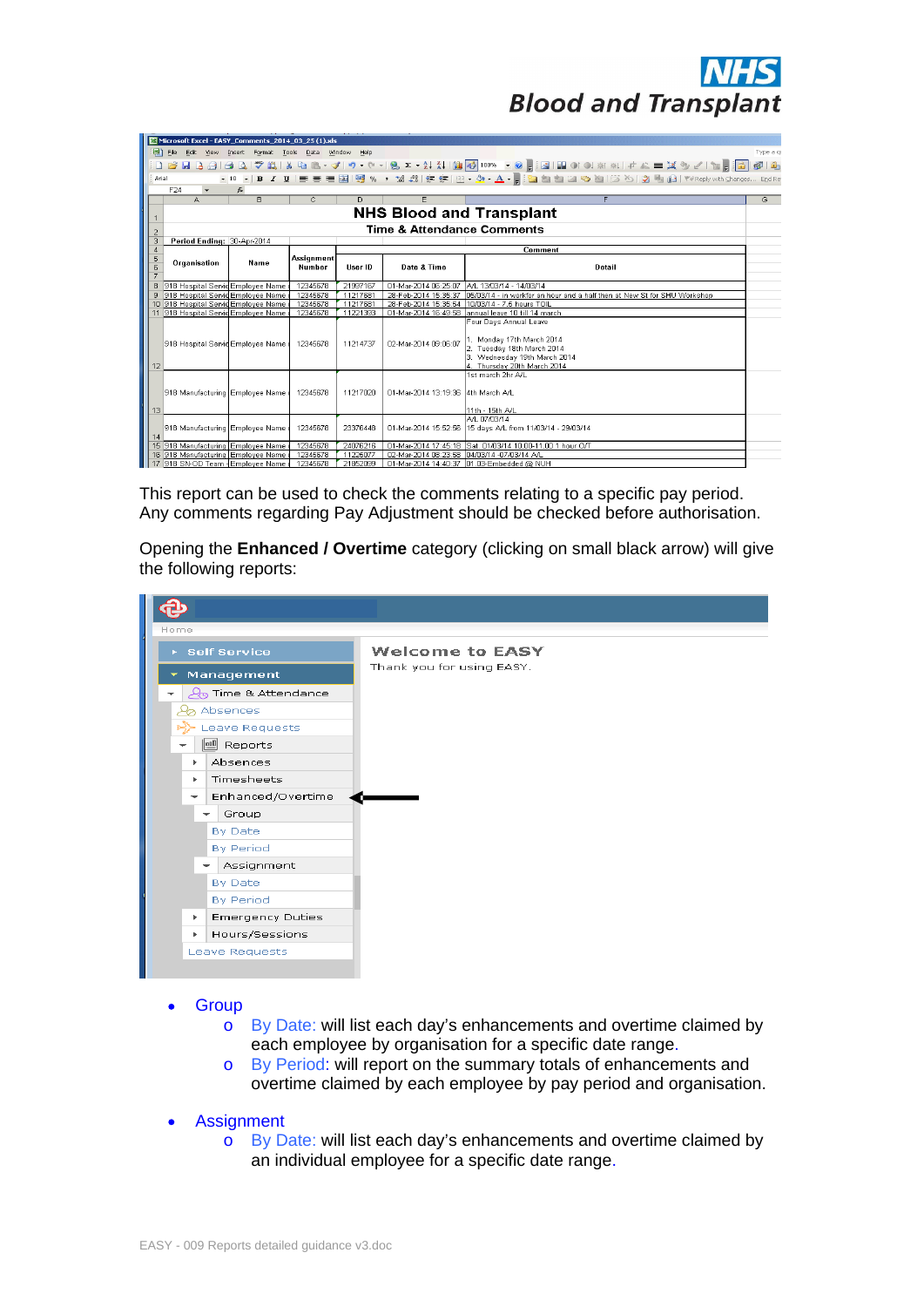

|                                                                                                                                                                                     | │ My Preferences   Change password   Log out   Guidance G>   Documentation G>   Help/Support                                                                                                  |
|-------------------------------------------------------------------------------------------------------------------------------------------------------------------------------------|-----------------------------------------------------------------------------------------------------------------------------------------------------------------------------------------------|
| ianced/Overtime by date                                                                                                                                                             | Friday, 21st March 2014 16:21:0                                                                                                                                                               |
| Authority/Trust: NHS Blood and Transplant (918)                                                                                                                                     | Report on daily Enhancement or overtime hours within the report date range. This report requires detailed timesheets and will find no data for those recorded $\, \,$<br>as a period summary. |
| From: $\boxed{01 \text{ Feb } 2014}$<br>Leave blank for no lower limit.                                                                                                             |                                                                                                                                                                                               |
| $T_{\rm O}$ : 28 Feb 2014<br>Leave blank for no upper limit.                                                                                                                        |                                                                                                                                                                                               |
| Breakgroup: $\boxed{\text{Organisation} \cdot \text{ }}$                                                                                                                            |                                                                                                                                                                                               |
| 918 Department Name<br>918 Department Name<br>918 Department Name<br>918 Department Name<br>Organisations:<br>918 Department Name<br>Select no items to report on all organisations |                                                                                                                                                                                               |
| Output Single Worksheet: $\frac{1}{\Phi}$ of the data to a single worksheet                                                                                                         |                                                                                                                                                                                               |
| Simplified Worksheet: Simple worksheet to aide manipulation in Excel                                                                                                                |                                                                                                                                                                                               |
|                                                                                                                                                                                     | Run Report                                                                                                                                                                                    |

| <b>DIUUU diiu Tidiispidiit</b>                                                                                                                                                                                                                                                  |  |
|---------------------------------------------------------------------------------------------------------------------------------------------------------------------------------------------------------------------------------------------------------------------------------|--|
| o By Period: will report on the summary totals of enhancements and<br>overtime claimed by an individual employee for specified pay periods.                                                                                                                                     |  |
| Example below is the $Group > By$ Date report – for this report you are required to<br>select Authority /trust, From and To dates, pick the organisation from the available<br>list, tick the 'Output to single Worksheet' and 'Simplified Worksheet' then press Run<br>Report. |  |
| My Preferences   Change password   Log out   Guidance G→   Documentation G→   Help/Support                                                                                                                                                                                      |  |
| nced/Overtime by date<br>Friday, 21st March 2014 16:21:0                                                                                                                                                                                                                        |  |
| Report on daily Enhancement or overtime hours within the report date range. This report requires detailed timesheets and will find no data for those recorded<br>as a period summary                                                                                            |  |
| Authority/Trust: NHS Blood and Transplant (918) -                                                                                                                                                                                                                               |  |
| 01 Feb 2014<br>From:<br>Leave blank for no lower limit.                                                                                                                                                                                                                         |  |
| 28 Feb 2014<br>To:                                                                                                                                                                                                                                                              |  |
| Leave blank for no upper limit.                                                                                                                                                                                                                                                 |  |
| Breakgroup: Organisation -                                                                                                                                                                                                                                                      |  |
| 918 Department Name<br>918 Department Name                                                                                                                                                                                                                                      |  |
| 918 Department Name<br>918 Department Name<br>Organisations:                                                                                                                                                                                                                    |  |
| 918 Department Name                                                                                                                                                                                                                                                             |  |
| Select no items to report on all organisations                                                                                                                                                                                                                                  |  |
| $\overline{\mathbf{v}}$<br>Output Single Worksheet:<br>Øtputs data to a single worksheet                                                                                                                                                                                        |  |
| Simplified Worksheet: Simple worksheet to aide manipulation in Excel                                                                                                                                                                                                            |  |
| An excel report is generated which should be saved to your desired location.<br>يستندر للمتحلق<br>$\frac{10}{2}$<br>Microsoft Excel - EASY_EnhancedOvertime_by_date_2014_10_01.xls                                                                                              |  |
| Type a question for help $\rightarrow$ $\equiv$ $\mathbf{B} \times$<br>Data Window Help<br>:DBBBBCFXXXBB-719-0-185-111000000 -0, BONDOOXXI+L=XV/12, BOOBBB,                                                                                                                     |  |
| <b>Arial</b>                                                                                                                                                                                                                                                                    |  |
| E52 $\star$ $\star$ M 07, 2014/15<br>E F G H I J K L M<br>A                                                                                                                                                                                                                     |  |
| <b>NHS Blood and Transplant</b>                                                                                                                                                                                                                                                 |  |
| <b>Enhancements &amp; Overtime</b>                                                                                                                                                                                                                                              |  |
| From 01 September 2014 To 30 September 2014<br>Personal Surname Forename(s) Pay Period Date Excess Sat. Enh Sun. Enh Night Uns Enh Pub. Hol.   Week Sat.<br>Organisation                                                                                                        |  |
| 24492884 Last name<br>M 07, 2014/15   Tue 02-Sep-2014  <br>918 Organisation name<br>Forename                                                                                                                                                                                    |  |
| 20933597   Last name<br>M 07, 2014/15   Wed 03-Sep-2014   0.63  <br>918 Organisation name<br>Forename<br>M 07, 2014/15   Thu 04-Sep-2014   1.21<br>20933597   Last name<br>918 Organisation name<br>Forename                                                                    |  |
| M 07, 2014/15   Fri 05-Sep-2014   0.80<br>20933597   Last name<br>Forename<br>918 Organisation name                                                                                                                                                                             |  |
| 11225811 Last name<br>M 07, 2014/15 Mon 01-Sep-2014<br>918 Organisation name<br>Forename<br>11225811 Last name<br>M 07, 2014/15   Wed 03-Sep-2014<br>2.00<br>918 Organisation name<br>Forename                                                                                  |  |
| 11225811 Last name<br>M 07, 2014/15   Fri 05-Sep-2014   0.25<br>Forename<br>$1.00 -$<br>918 Organisation name                                                                                                                                                                   |  |
| M 07, 2014/15 Mon 08-Sep-2014<br>11225811 Last name<br>0.50<br>918 Organisation name<br>Forename<br>11225811 Last name<br>M 07, 2014/15 Wed 10-Sep-2014<br>918 Organisation name<br>Forename                                                                                    |  |
| M 07, 2014/15   Thu 11-Sep-2014  <br>11225811 Last name<br>1.50<br>14 918 Organisation name<br>Forename                                                                                                                                                                         |  |
| M 07, 2014/15   Fri 19-Sep-2014  <br>11225811 Last name<br>Forename<br>5 918 Organisation name<br>M 07, 2014/15   Fri 26-Sep-2014  <br>11225811 Last name<br>918 Organisation name ا<br>Forename                                                                                |  |
| M 07, 2014/15 Mon 01-Sep-2014 2.00<br>23312052   Last name<br>1.50<br>17 918 Organisation name<br>Forename                                                                                                                                                                      |  |
| M 07, 2014/15   Tue 02-Sep-2014   7.50<br>23312052 Last name<br>18 918 Organisation name<br>Forename                                                                                                                                                                            |  |
| Add filters to the headers row by highlighting the headers row then click Data > filter<br>> Auto filter from the toolbar.                                                                                                                                                      |  |
|                                                                                                                                                                                                                                                                                 |  |
| EASY - 009 Reports detailed guidance v3.doc                                                                                                                                                                                                                                     |  |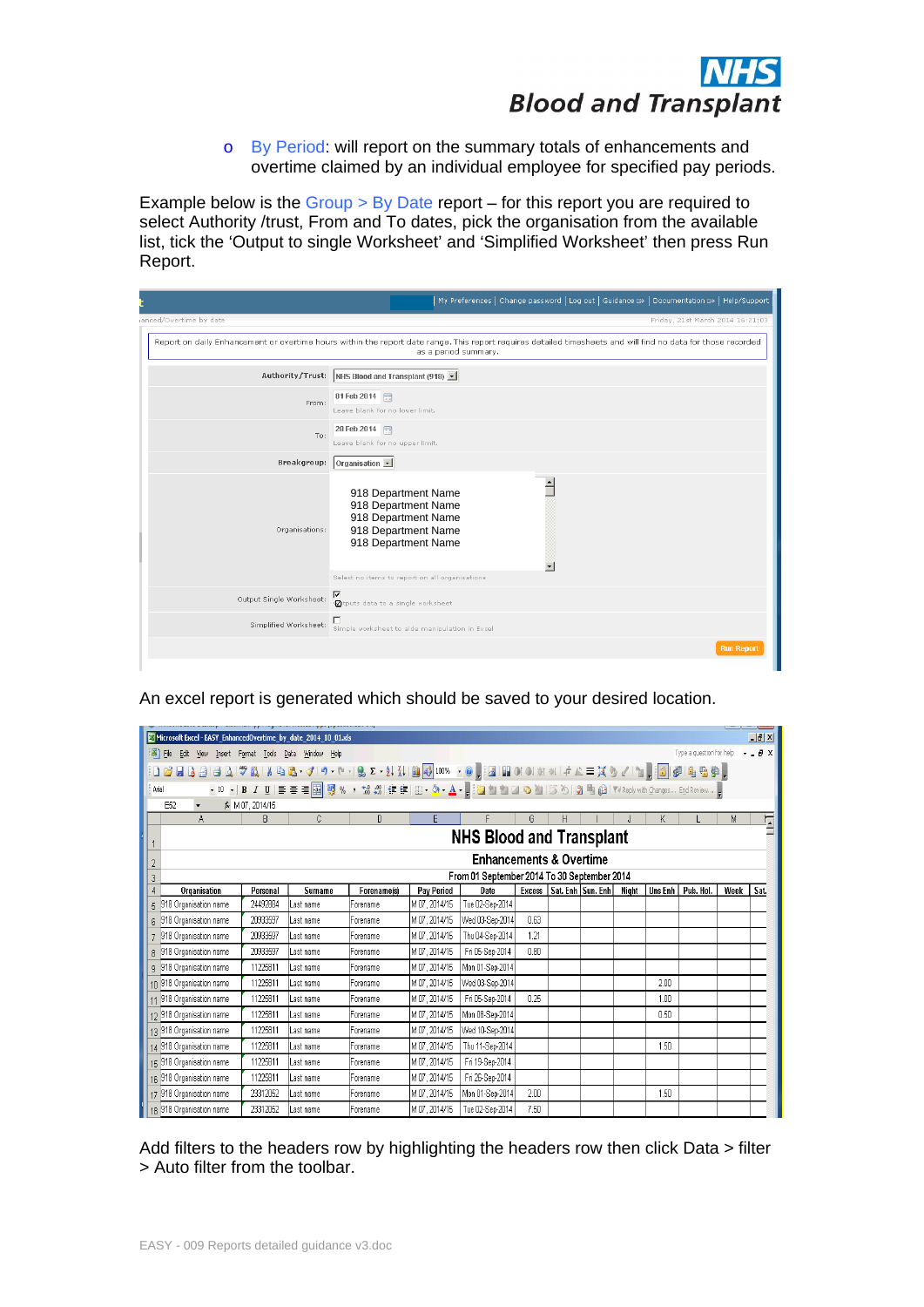

| Microsoft Excel - EASY_EnhancedOvertime_by_date_2014_10_01 (2).xls |                                   |         |                    |                                  |              |                                                                |                     |      |     |                                                                        |      |              |                    |      |      |       |                |                          | $-12$       |
|--------------------------------------------------------------------|-----------------------------------|---------|--------------------|----------------------------------|--------------|----------------------------------------------------------------|---------------------|------|-----|------------------------------------------------------------------------|------|--------------|--------------------|------|------|-------|----------------|--------------------------|-------------|
| File Edit View Insert Format Tools                                 |                                   |         |                    | Data Window Help                 |              |                                                                |                     |      |     |                                                                        |      |              |                    |      |      |       |                | Type a question for help | $-B \times$ |
| <b>HAABATA</b>                                                     |                                   |         | $\frac{A}{Z}$ Sort |                                  |              | 仙不100% · ⊙ . 31 11 01 01 ※ ※   + ← = X ½ / 1 2 . 3 5 4 4 5 5 2 |                     |      |     |                                                                        |      |              |                    |      |      |       |                |                          |             |
| Arial                                                              | $\cdot$ 10 $\cdot$ <b>B</b> $I$ U |         | Filter             |                                  |              | AutoFilter                                                     |                     |      |     | <b>Q to to @ \@   3 \   3 \ @</b> @   Yv'Reply with Changes End Review |      |              |                    |      |      |       |                |                          |             |
| AA                                                                 | fx Organisation                   |         |                    | Form                             |              | Show All                                                       |                     |      |     |                                                                        |      |              |                    |      |      |       |                |                          |             |
|                                                                    | в                                 |         |                    | Subtotals                        |              | Advanced Filter                                                |                     |      |     |                                                                        |      |              |                    |      |      |       |                | R                        | s           |
|                                                                    |                                   |         |                    | Validation                       |              | <b>lood and Transplant</b>                                     |                     |      |     |                                                                        |      |              |                    |      |      |       |                |                          |             |
|                                                                    |                                   |         |                    | Table                            |              | ancements & Overtime                                           |                     |      |     |                                                                        |      |              |                    |      |      |       |                |                          |             |
|                                                                    |                                   |         |                    | Text to Columns                  |              |                                                                |                     |      |     |                                                                        |      |              |                    |      |      |       |                |                          |             |
|                                                                    |                                   |         |                    |                                  |              |                                                                |                     |      |     |                                                                        |      |              |                    |      |      |       |                |                          |             |
|                                                                    |                                   |         |                    | Consolidate                      |              | ptember 2014 To 30 September 2014                              |                     |      |     |                                                                        |      |              |                    |      |      |       |                |                          |             |
| Organisation                                                       | Personal                          | Sur     |                    | Group and Outline                |              | Date                                                           | <b>Excess</b><br>PЛ | Sat. |     | Sun. Night Uns                                                         |      | Pub.<br>Hol. | <b>Week</b><br>Day | Sat. | Sun. | Night | Uns.           | Pub.<br>Hol.             |             |
|                                                                    | <b>Number</b>                     |         |                    | PivotTable and PivotChart Report |              |                                                                | <b>Hours</b>        | Enh  | Enh | Enh                                                                    | Enh  | <b>Enh</b>   | 0T                 | 0T   | 0T   | 0T    | 0 <sub>T</sub> | 0T                       |             |
| 918 Organisation Na                                                | 12345678                          | Surnar  |                    |                                  |              | Tue 02-Sep-2014                                                |                     |      |     |                                                                        |      |              |                    |      |      |       |                |                          |             |
| 918 Organisation Na                                                | 12345678                          | Surnai  |                    | Import External Data             |              | Wed 03-Sep-2014                                                | 0.63                |      |     |                                                                        |      |              |                    |      |      |       |                |                          |             |
| 918 Organisation Na                                                | 12345678                          | Surnai  | List               |                                  |              | Thu 04-Sep-2014                                                | 1.21                |      |     |                                                                        |      |              |                    |      |      |       |                |                          |             |
| 918 Organisation Na                                                | 12345678                          | Surnai  |                    |                                  |              | Fri 05-Sep-2014                                                | 0.80                |      |     |                                                                        |      |              |                    |      |      |       |                |                          |             |
| 918 Organisation Na<br>9                                           | 12345678                          | Surnai  | XML                |                                  |              | Mon 01-Sep-2014                                                |                     |      |     |                                                                        |      |              |                    |      |      |       |                |                          |             |
| 10 918 Organisation Na                                             | 12345678                          | Surnai  |                    | Refresh Data                     |              | Wed 03-Sep-2014                                                |                     |      |     |                                                                        | 2.00 |              |                    |      |      |       |                |                          |             |
| 918 Organisation Na                                                | 12345678                          | Surname |                    | <b>IForename</b>                 | M 07.2014/15 | Fri 05-Sep-2014                                                | 0.25                |      |     |                                                                        | 1.00 |              |                    |      |      |       |                |                          |             |

|   |                     |                    |           | D           |               |                                                                                   | G                                        | н           |              |              |            |               | M                          | N           |            | p.                           | u  | R                   | S. |
|---|---------------------|--------------------|-----------|-------------|---------------|-----------------------------------------------------------------------------------|------------------------------------------|-------------|--------------|--------------|------------|---------------|----------------------------|-------------|------------|------------------------------|----|---------------------|----|
|   |                     |                    |           |             |               | <b>NHS Blood and Transplant</b>                                                   |                                          |             |              |              |            |               |                            |             |            |                              |    |                     |    |
|   |                     |                    |           |             |               | <b>Enhancements &amp; Overtime</b><br>From 01 September 2014 To 30 September 2014 |                                          |             |              |              |            |               |                            |             |            |                              |    |                     |    |
|   |                     |                    |           |             |               |                                                                                   |                                          |             |              |              |            |               |                            |             |            |                              |    |                     |    |
|   | Organisation        | Personal<br>Number | Surname   | Forenameísi | Pay Period    | Date                                                                              | <b>Excess</b><br>PЛ<br>Hour <del>.</del> | Sat.<br>Enh | Sun.<br>Enb. | Night<br>Enh | Uns<br>Enb | Hol.<br>Enl v | Pub. Week<br>Day<br>$01 -$ | Sat.<br>OT. | Sun.<br>0T | Night Uns.<br>0 <sub>T</sub> | 0T | Pub.<br>Hol.<br>01, |    |
| 5 | 918 Organisation Na | 12345678           | Sumame    | Forename    | M 07, 2014/15 | Mon 01-Sep-2014                                                                   |                                          |             |              |              |            |               |                            |             |            |                              |    |                     |    |
|   | 918 Organisation Na | 12345678           | l Surname | lForename   | M 07, 2014/15 | Tue 02-Sep-2014                                                                   | 0.63                                     |             |              |              |            |               |                            |             |            |                              |    |                     |    |
|   | (018 Organication   | 103/5678           | Rumama    | Forenome    | 2014/15       | Worl N. Ron, 2014                                                                 |                                          |             |              |              |            |               |                            |             |            |                              |    |                     |    |

|                                                                                   |                                                                                   |                                                        |                                                                              |                                                                                              |                                                                                                                  |                                                                                                                                                                                                                                                                                                                                                             |                                 |                                                                 |                                                      |                                                                                                                                                                               | <b>DIUUU diiu Tidiispidiit</b>                                                                                               |
|-----------------------------------------------------------------------------------|-----------------------------------------------------------------------------------|--------------------------------------------------------|------------------------------------------------------------------------------|----------------------------------------------------------------------------------------------|------------------------------------------------------------------------------------------------------------------|-------------------------------------------------------------------------------------------------------------------------------------------------------------------------------------------------------------------------------------------------------------------------------------------------------------------------------------------------------------|---------------------------------|-----------------------------------------------------------------|------------------------------------------------------|-------------------------------------------------------------------------------------------------------------------------------------------------------------------------------|------------------------------------------------------------------------------------------------------------------------------|
|                                                                                   |                                                                                   | time by date 2014 10 01(2).x<br>Data Window            |                                                                              |                                                                                              |                                                                                                                  |                                                                                                                                                                                                                                                                                                                                                             |                                 |                                                                 |                                                      |                                                                                                                                                                               | <u>니라지</u><br>Type a question for help $\overline{\phantom{a}}$ = $\overline{\phantom{a}}$ $\times$ $\overline{\phantom{a}}$ |
|                                                                                   | $\frac{1}{2}$ $\frac{1}{2}$ Sort.                                                 |                                                        |                                                                              |                                                                                              |                                                                                                                  |                                                                                                                                                                                                                                                                                                                                                             |                                 |                                                                 |                                                      |                                                                                                                                                                               |                                                                                                                              |
|                                                                                   | Eiter<br>$\bullet$ 10 $\bullet$ <b>B</b> $I$ <b>U</b><br>Form.<br>fx Organisation |                                                        | $\begin{array}{c c}\n\hline\n\end{array}$ AutoEilter<br>Show All             |                                                                                              | <b>k</b> to a <b>c k</b> $ \mathcal{B} \times \mathbf{R} $ <b>d i</b> (a) <b>W</b> Reply with Changes End Review |                                                                                                                                                                                                                                                                                                                                                             |                                 |                                                                 |                                                      |                                                                                                                                                                               |                                                                                                                              |
|                                                                                   |                                                                                   | Subtotals.<br>Validation.                              | Advanced Filter<br><b>Rood and Transplant</b>                                |                                                                                              | H   I   J   K   L   M   N   O   P   Q   R                                                                        |                                                                                                                                                                                                                                                                                                                                                             |                                 |                                                                 |                                                      |                                                                                                                                                                               |                                                                                                                              |
|                                                                                   |                                                                                   | Table                                                  | ancements & Overtime                                                         |                                                                                              |                                                                                                                  |                                                                                                                                                                                                                                                                                                                                                             |                                 |                                                                 |                                                      |                                                                                                                                                                               |                                                                                                                              |
|                                                                                   |                                                                                   | Text to Columns.<br>Consolidate                        | ptember 2014 To 30 September 2014                                            | $\vert$ Excess $\vert$                                                                       |                                                                                                                  |                                                                                                                                                                                                                                                                                                                                                             |                                 |                                                                 |                                                      |                                                                                                                                                                               |                                                                                                                              |
| Organisation                                                                      | Personal<br>lumber                                                                | Group and Outline<br>PivotTable and PivotChart Report. | Date                                                                         | P/T<br>$\frac{1}{1}$ Hours                                                                   | Sat. Sun. Night Uns  <br>Enh Enh Enh Enh                                                                         |                                                                                                                                                                                                                                                                                                                                                             | Pub. Week<br>Hol. Day<br>Enh OT | Sat.<br>OT                                                      |                                                      | $\begin{array}{ c c c c c }\n\hline\n\text{Sun.} & \text{Night} & \text{Uns.} & \text{Hol.} \\ \hline\n\text{OT} & \text{OT} & \text{OT} & \text{OT.} \\ \hline\n\end{array}$ | $_{0}$                                                                                                                       |
| 1918 Organisation Na<br>918 Organisation Na                                       | 2345678<br>12345678 Surnal                                                        | Import External <u>D</u> ata                           | Tue 02-Sep-2014  <br>Wed 03-Sep-2014 0.63<br>Thu 04-Sep-2014 1.21            |                                                                                              |                                                                                                                  |                                                                                                                                                                                                                                                                                                                                                             |                                 |                                                                 |                                                      |                                                                                                                                                                               |                                                                                                                              |
| 918 Organisation Na<br>918 Organisation Na<br>918 Organisation Na 12345678        | 2345678<br>Sumar<br>12345678<br>Surnai<br>XML<br>Surnal                           |                                                        | Fri 05-Sep-2014   0.80<br>Mon 01-Sep-2014                                    |                                                                                              |                                                                                                                  |                                                                                                                                                                                                                                                                                                                                                             |                                 |                                                                 |                                                      |                                                                                                                                                                               |                                                                                                                              |
| 918 Organisation Na<br>1 918 Organisation Na 12345678 Surname                     | 12345678 Surnal                                                                   | Forename                                               | Wed 03-Sep-2014<br>M07, 2014/15    Fri 05-Sep-2014    0.25                   |                                                                                              |                                                                                                                  |                                                                                                                                                                                                                                                                                                                                                             |                                 |                                                                 |                                                      |                                                                                                                                                                               |                                                                                                                              |
|                                                                                   |                                                                                   |                                                        | M.07 2014/15 Mon.08-Sen-2014                                                 |                                                                                              |                                                                                                                  |                                                                                                                                                                                                                                                                                                                                                             |                                 |                                                                 |                                                      |                                                                                                                                                                               |                                                                                                                              |
| Using a filter or combination of filters you can use the spreadsheet to check the |                                                                                   |                                                        |                                                                              |                                                                                              |                                                                                                                  |                                                                                                                                                                                                                                                                                                                                                             |                                 |                                                                 |                                                      |                                                                                                                                                                               |                                                                                                                              |
| entries:                                                                          |                                                                                   |                                                        |                                                                              |                                                                                              |                                                                                                                  |                                                                                                                                                                                                                                                                                                                                                             |                                 |                                                                 |                                                      |                                                                                                                                                                               |                                                                                                                              |
|                                                                                   |                                                                                   |                                                        |                                                                              |                                                                                              | −H.                                                                                                              | I J K L I M                                                                                                                                                                                                                                                                                                                                                 |                                 |                                                                 |                                                      | $\begin{array}{c c c c c} \hline \end{array}$                                                                                                                                 |                                                                                                                              |
|                                                                                   |                                                                                   |                                                        | <b>NHS Blood and Transplant</b>                                              |                                                                                              |                                                                                                                  |                                                                                                                                                                                                                                                                                                                                                             |                                 |                                                                 |                                                      |                                                                                                                                                                               |                                                                                                                              |
|                                                                                   |                                                                                   |                                                        | <b>Enhancements &amp; Overtime</b>                                           |                                                                                              |                                                                                                                  |                                                                                                                                                                                                                                                                                                                                                             |                                 |                                                                 |                                                      |                                                                                                                                                                               |                                                                                                                              |
|                                                                                   |                                                                                   |                                                        | From 01 September 2014 To 30 September 2014                                  |                                                                                              |                                                                                                                  |                                                                                                                                                                                                                                                                                                                                                             |                                 |                                                                 |                                                      |                                                                                                                                                                               |                                                                                                                              |
|                                                                                   | Jersonal                                                                          |                                                        |                                                                              | Excess                                                                                       | Sat.                                                                                                             |                                                                                                                                                                                                                                                                                                                                                             |                                 |                                                                 |                                                      |                                                                                                                                                                               |                                                                                                                              |
| Organisation                                                                      | Number                                                                            | Surname   Forename(s)   Pay Period                     | Date                                                                         | P/T<br>$ $ Hour $\overline{\phantom{a}}$                                                     | <b>Enh</b>                                                                                                       | $\begin{tabular}{c c c c c} \hline \hspace{0.3cm} \text{sun} & \hspace{0.3cm} \text{Night} & \hspace{0.3cm} \text{Uns} & \hspace{0.3cm} \text{non} \\ \hline \hspace{0.3cm} \text{Enh}_\bullet & \hspace{0.3cm} \text{Enh}_\bullet & \hspace{0.3cm} \text{Enh}_\bullet & \hspace{0.3cm} \text{On} & \hspace{0.3cm} \text{Our} \hspace{0.3cm} \end{tabular}$ |                                 |                                                                 | Sat.   Sun.   Night   Uns.  <br>  OT_  OT_  OT_  OT_ |                                                                                                                                                                               | Hol.<br>$01-$                                                                                                                |
| 5 918 Organisation Na 12345678 Surname                                            |                                                                                   | Forename                                               | M 07, 2014/15 Mon 01-Sep-2014                                                |                                                                                              |                                                                                                                  |                                                                                                                                                                                                                                                                                                                                                             |                                 |                                                                 |                                                      |                                                                                                                                                                               |                                                                                                                              |
| 6 918 Organisation Na 12345678 Surname<br>7 918 Orranication Na 17345878 Rumama   |                                                                                   | Forename<br>Foranama                                   | M 07, 2014/15   Tue 02-Sep-2014   0.63<br>M 07-2014/15 M/od 03.Son.2014 1-21 |                                                                                              |                                                                                                                  |                                                                                                                                                                                                                                                                                                                                                             |                                 |                                                                 |                                                      |                                                                                                                                                                               |                                                                                                                              |
|                                                                                   |                                                                                   |                                                        |                                                                              |                                                                                              |                                                                                                                  |                                                                                                                                                                                                                                                                                                                                                             |                                 |                                                                 |                                                      |                                                                                                                                                                               |                                                                                                                              |
| By filtering on the Overtime column - non blanks you can see if any employees     |                                                                                   |                                                        |                                                                              |                                                                                              |                                                                                                                  |                                                                                                                                                                                                                                                                                                                                                             |                                 |                                                                 |                                                      |                                                                                                                                                                               |                                                                                                                              |
| have claimed enhancements and overtime on the same day:                           |                                                                                   |                                                        |                                                                              |                                                                                              |                                                                                                                  |                                                                                                                                                                                                                                                                                                                                                             |                                 |                                                                 |                                                      |                                                                                                                                                                               |                                                                                                                              |
|                                                                                   |                                                                                   |                                                        | <b>NHS Blood and Transplant</b>                                              |                                                                                              |                                                                                                                  |                                                                                                                                                                                                                                                                                                                                                             |                                 |                                                                 |                                                      |                                                                                                                                                                               |                                                                                                                              |
|                                                                                   |                                                                                   |                                                        |                                                                              |                                                                                              |                                                                                                                  |                                                                                                                                                                                                                                                                                                                                                             |                                 |                                                                 |                                                      |                                                                                                                                                                               |                                                                                                                              |
|                                                                                   |                                                                                   |                                                        | <b>Enhancements &amp; Overtime</b>                                           |                                                                                              |                                                                                                                  |                                                                                                                                                                                                                                                                                                                                                             |                                 |                                                                 |                                                      |                                                                                                                                                                               |                                                                                                                              |
|                                                                                   |                                                                                   |                                                        | From 01 September 2014 To 30 September 2014                                  |                                                                                              |                                                                                                                  |                                                                                                                                                                                                                                                                                                                                                             |                                 |                                                                 |                                                      |                                                                                                                                                                               |                                                                                                                              |
| Personal<br>Crganisation<br><b>Numbe</b>                                          |                                                                                   | Surname   Forename(s)   Pay Period                     | Date                                                                         | EXCESS<br>$P/\Gamma$<br>$\left  \begin{array}{c} P/I \\ \text{Hour} \end{array} \right $ Enh | Sat.                                                                                                             | Sun. Night Uns Hol. Week                                                                                                                                                                                                                                                                                                                                    |                                 |                                                                 | $\circ$ ot $\overline{\phantom{a}}$                  |                                                                                                                                                                               |                                                                                                                              |
| 5 918 Organisation N<br>6 918 Organisation I                                      | 24492884   Surname<br>20933597 Surname                                            | orename -<br>orename                                   | M 07, 2014/15   Tue 02-Sep-2014<br>M 07, 2014/15   Wed 03-Sep-2014   0.63    |                                                                                              |                                                                                                                  |                                                                                                                                                                                                                                                                                                                                                             |                                 | 4.25                                                            |                                                      |                                                                                                                                                                               |                                                                                                                              |
| 7 918 Organisation N 20933597 Surname                                             |                                                                                   | orename -                                              | M 07, 2014/15   Thu 04-Sep-2014                                              | 1.21                                                                                         |                                                                                                                  |                                                                                                                                                                                                                                                                                                                                                             |                                 | 6.75                                                            |                                                      |                                                                                                                                                                               |                                                                                                                              |
| 8 918 Organisation N 20933597 Surname<br>9 918 Organisation N 11225811 Surname    |                                                                                   | Forename<br>r orename                                  | M07, 2014/15   Fri 05-Sep-2014   0.80<br>M 07 , 2014/15   Mon 01-Sep-2014    |                                                                                              |                                                                                                                  |                                                                                                                                                                                                                                                                                                                                                             |                                 | 725                                                             |                                                      |                                                                                                                                                                               |                                                                                                                              |
| 10 918 Organisation N                                                             | 11225811 Surname                                                                  | Forename                                               | M 07, 2014/15 Wed 03-Sep-2014                                                |                                                                                              |                                                                                                                  |                                                                                                                                                                                                                                                                                                                                                             | 2.00                            | 185                                                             |                                                      |                                                                                                                                                                               |                                                                                                                              |
| 11 918 Organisation N                                                             | 11225811 Surname                                                                  | orename -                                              | M07, 2014/15   Fri 05-Sep-2014   0.25                                        |                                                                                              |                                                                                                                  |                                                                                                                                                                                                                                                                                                                                                             | $\mid$ 1.00                     | 8.50                                                            |                                                      |                                                                                                                                                                               |                                                                                                                              |
| 12 918 Organisation N<br>13 918 Organisation N                                    | 11225811 Surname<br>11225811 Surname                                              | r orename<br>r orename                                 | M 07, 2014/15   Mon 08-Sep-201-<br>M 07, 2014/15 Wed 10-Sep-2014             |                                                                                              |                                                                                                                  |                                                                                                                                                                                                                                                                                                                                                             | 0.50                            | 1950                                                            |                                                      |                                                                                                                                                                               |                                                                                                                              |
| 14 918 Organisation N                                                             | 11225811 Surname                                                                  | orename                                                | M 07, 2014/15   Thu 11-Sep-2014                                              |                                                                                              |                                                                                                                  |                                                                                                                                                                                                                                                                                                                                                             | 1.50                            | 10.00<br>1 10.50                                                |                                                      |                                                                                                                                                                               |                                                                                                                              |
| 15 918 Organisation N<br>16 918 Organisation N                                    | 11225811 Surname<br>11225811 Surname                                              | -orename<br>orename -                                  | M 07, 2014/15   Fri 19-Sep-2014<br>M 07, 2014/15   Fri 26-Sep-2014           |                                                                                              |                                                                                                                  |                                                                                                                                                                                                                                                                                                                                                             |                                 |                                                                 |                                                      |                                                                                                                                                                               |                                                                                                                              |
| 17 918 Organisation N                                                             | 23312052 Surname                                                                  | r orename                                              | M 07, 2014/15   Mon 01-Sep-2014   2.00                                       |                                                                                              |                                                                                                                  |                                                                                                                                                                                                                                                                                                                                                             | 1.50                            | 1200<br>1225                                                    |                                                      |                                                                                                                                                                               |                                                                                                                              |
| 18 918 Organisation N                                                             | 23312052 Sumame                                                                   | -orename                                               | M 07, 2014/15   Tue 02-Sep-2014   7.50                                       |                                                                                              |                                                                                                                  |                                                                                                                                                                                                                                                                                                                                                             |                                 | $\begin{array}{r} 13.00 \\[-4pt] \textbf{(Blanks)} \end{array}$ |                                                      |                                                                                                                                                                               |                                                                                                                              |
| 19 918 Organisation N<br>20 918 Organisation N                                    | 23312052 Sumame<br>23312052 Sumame                                                | orename<br>orename -                                   | M 07, 2014/15   Fri 05-Sep-2014<br>M 07, 2014/15 Mon 08-Sep-2014             |                                                                                              |                                                                                                                  |                                                                                                                                                                                                                                                                                                                                                             |                                 | NonBlanks                                                       |                                                      |                                                                                                                                                                               |                                                                                                                              |
|                                                                                   |                                                                                   |                                                        |                                                                              |                                                                                              |                                                                                                                  |                                                                                                                                                                                                                                                                                                                                                             |                                 |                                                                 |                                                      |                                                                                                                                                                               |                                                                                                                              |
|                                                                                   | *Enhancements and Overtime cannot be claimed for the same hours *                 |                                                        |                                                                              |                                                                                              |                                                                                                                  |                                                                                                                                                                                                                                                                                                                                                             |                                 |                                                                 |                                                      |                                                                                                                                                                               |                                                                                                                              |
|                                                                                   |                                                                                   |                                                        |                                                                              |                                                                                              |                                                                                                                  |                                                                                                                                                                                                                                                                                                                                                             |                                 |                                                                 |                                                      |                                                                                                                                                                               |                                                                                                                              |
|                                                                                   |                                                                                   |                                                        |                                                                              |                                                                                              |                                                                                                                  |                                                                                                                                                                                                                                                                                                                                                             |                                 |                                                                 |                                                      |                                                                                                                                                                               |                                                                                                                              |
|                                                                                   |                                                                                   |                                                        |                                                                              |                                                                                              |                                                                                                                  |                                                                                                                                                                                                                                                                                                                                                             |                                 |                                                                 |                                                      |                                                                                                                                                                               |                                                                                                                              |
| EASY - 009 Reports detailed guidance v3.doc                                       |                                                                                   |                                                        |                                                                              |                                                                                              |                                                                                                                  |                                                                                                                                                                                                                                                                                                                                                             |                                 |                                                                 |                                                      |                                                                                                                                                                               |                                                                                                                              |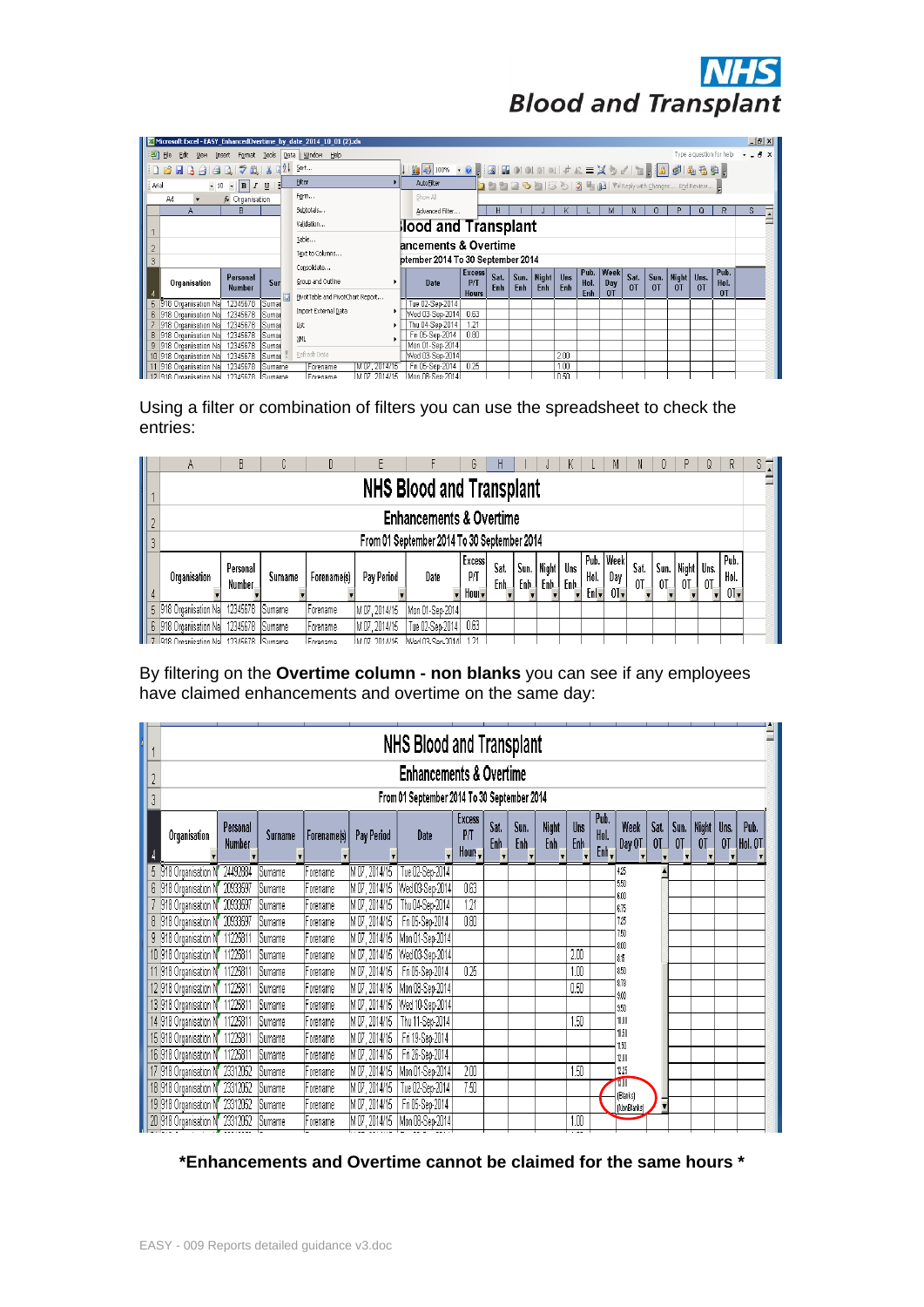| <b>DIUUU dilu Tidiispidiit</b>                                                                                                                                                                                                                                                                                                                                                                                                                                                                                                                                                                                                                                                                                                                                                                                                                                                                                                                                                                                                                                                                                                                                                                                                                                                                                                                                                                                                                                                                                                                                                  |  |
|---------------------------------------------------------------------------------------------------------------------------------------------------------------------------------------------------------------------------------------------------------------------------------------------------------------------------------------------------------------------------------------------------------------------------------------------------------------------------------------------------------------------------------------------------------------------------------------------------------------------------------------------------------------------------------------------------------------------------------------------------------------------------------------------------------------------------------------------------------------------------------------------------------------------------------------------------------------------------------------------------------------------------------------------------------------------------------------------------------------------------------------------------------------------------------------------------------------------------------------------------------------------------------------------------------------------------------------------------------------------------------------------------------------------------------------------------------------------------------------------------------------------------------------------------------------------------------|--|
| The employee's timesheet entries should be checked if an employee has claimed<br>enhancement and overtime hours on the same day for the same hours to determine<br>if the entries are correct.                                                                                                                                                                                                                                                                                                                                                                                                                                                                                                                                                                                                                                                                                                                                                                                                                                                                                                                                                                                                                                                                                                                                                                                                                                                                                                                                                                                  |  |
| I <br>Microsoft Excel - EASY EnhancedOvertime by date 2014 10 01 (1).xls<br>$   +$ $\times$<br>Type a question for help<br>  9 - 0 - 1 3 E - 2   3   10 4 5 95% - 0 , 8   10 0 1 0 1 31 31   + + + = X 3 / 1 12 , 8 1 3 5 1 4 6 1 2<br>G4885 $\sqrt{x}$<br>  G   H   I   J   K   L   M   N   O   P   Q  <br><b>NHS Blood and Transplant</b><br><b>Enhancements &amp; Overtime</b><br>From 01 September 2014 To 30 September 2014<br>Excess  <br>$\begin{bmatrix} \text{Sat} \\ \text{Ent}_{\bullet} \end{bmatrix} \begin{bmatrix} \text{Sun.} \\ \text{Emb}_{\bullet} \end{bmatrix} \begin{bmatrix} \text{Hyh} \\ \text{Emb}_{\bullet} \end{bmatrix} \begin{bmatrix} \text{Pub.} \\ \text{Hoh}_{\bullet} \end{bmatrix} \begin{bmatrix} \text{Webk} \\ \text{Day } \text{OT}_{\bullet} \end{bmatrix} \begin{bmatrix} \text{Sun.} \\ \text{OT}_{\bullet} \end{bmatrix} \begin{bmatrix} \text{Uns.} \\ \text{Pub.} \end{bmatrix} \begin{bmatrix} \text{Pub.} \\ \text{Phb.} \end{bmatrix}$<br>Personal<br>P/T<br>Pay Period<br>Organisation<br>Surname<br>  Forename(s)  <br>Number<br>Hours.<br>imame.<br>nrename.<br>/107, 2014/15 Sat 20-Sep-2014<br>07, 2014/15   Sat 27-Sep-2014<br>0.50<br>8.15<br>Sat 06-Sep-2014<br>0.50<br>107.2014/15<br>Sat 13-Sep-2014  <br>nrename.<br>Sat 06-Sep-2014<br>$\vert$ 0.50 $\vert$<br>Sat 13-Sen-2014  <br>Forename<br>M 07.2014/15<br>10.00<br>10.00<br>  918 Organisation n   12345678   Surname   Forename   M 07, 2014/15   Sat 13-Sep-2014  <br>41918 Organisation n   12345678 Surname   Forename   M 07, 2014/15   Sat 06-Sep-2014 |  |
| By filtering on Public Holiday date you can see what has been claimed for a bank<br>holiday by employees - and see if anyone has claimed Bank holiday overtime in<br>error.                                                                                                                                                                                                                                                                                                                                                                                                                                                                                                                                                                                                                                                                                                                                                                                                                                                                                                                                                                                                                                                                                                                                                                                                                                                                                                                                                                                                     |  |
| <b>NHS Blood and Transplant</b><br><b>Enhancements &amp; Overtime</b><br>From 01 September 2014 To 30 September 2014<br>Excessi<br>'ersonal<br>PЛ<br>Organisation<br>Surname   Forename(s)   Pay Period<br>Date<br>$\left  \begin{array}{cc} \n\text{Enh} & \text{no.} & \text{vay} \\ \downarrow & \text{Enl} & \text{Ol} \end{array} \right $<br>Enh<br>$\perp$ ot<br>Number<br>Enb<br>$H$ our $\mathbf{v}$<br>1 918 Organisation Na 12345678 Surname<br>M 06, 2014/15   Mon 25-Aug-2014   0.25<br>  1.00  <br>Forename<br>M 06, 2014/15   Mon 25-Aug-2014   1.50<br> 1.50 <br>3 918 Organisation Na  12345678 Surname<br>Forename<br>7.50<br>28 918 Organisation Na 12345678 Surname<br>M 06, 2014/15 Mon 25-Aug-2014<br>Forename<br>M 07, 2014/15 Mon 25-Aug-2014<br>3   918 Organisation Na  12345678   Surname<br>Forename<br>5890<br>The employee's timesheet entries should be checked to determine if the entries are<br>correct.<br>*Employees should claim Public Holiday Enhancement if the shift they work is<br>a shift they would have worked if the day had not been a public holiday*<br>*Employees should claim Bank Holiday Overtime if the shift they work is an<br>extra shift above full-time (37.5 hours) and is NOT a shift they would have<br>worked if the day had not been a public holiday*<br>By filtering on Unsocial column - non blanks you can see if any employees have<br>claimed unsocial on a weekend date.                                                                                                                                |  |
| <b>NHS Blood and Transplant</b><br><b>Enhancements &amp; Overtime</b><br>From 01 September 2014 To 30 September 2014<br>Excess<br>  Sun.<br>Personal<br>$\mathsf{P}\mathsf{\Pi}$<br><sup>JMS</sup>   Hol.   Day  <br>:nb   Enl -   OT <del>-</del><br>Organisation<br>Surname   Forename(s)   Pay Period<br>Date<br>Enb<br>Enh<br>Number<br>Enb<br>$01-$<br>Hour <sub>v</sub><br>M 07, 2014/15 Wed 10-Sep-2014<br>918 Organisation Na 12345678 Surname<br>Forename<br>M 07, 2014/15 Mon 15-Sen-2014<br>918 Organisation Na 12345678 Surname<br>Forename<br>M 07, 2014 70 Tue 02-Sep-2014<br>4 918 Organisation Na 12345678 Surname<br>Forename<br>1.50<br>918 Organisation Na 12345678 Surname<br>M07, 144/15   Fri 05-Sep-2014   2.00<br>  1.50<br>Forename<br>918 Organisation Na 12345678 Surname<br>M 07, 2014/15<br> Forename<br>21 918 Organisation Nal 12345678 Surname<br>M 07. 2014/15   Fri 12-Sep-2014<br>Forename                                                                                                                                                                                                                                                                                                                                                                                                                                                                                                                                                                                                                                                   |  |
| EASY - 009 Reports detailed guidance v3.doc                                                                                                                                                                                                                                                                                                                                                                                                                                                                                                                                                                                                                                                                                                                                                                                                                                                                                                                                                                                                                                                                                                                                                                                                                                                                                                                                                                                                                                                                                                                                     |  |

|                            |                    |               |             |               | <b>NHS Blood and Transplant</b>             |                                     |             |              |                |                   |               |                            |            |        |                                       |                |                       |
|----------------------------|--------------------|---------------|-------------|---------------|---------------------------------------------|-------------------------------------|-------------|--------------|----------------|-------------------|---------------|----------------------------|------------|--------|---------------------------------------|----------------|-----------------------|
|                            |                    |               |             |               | <b>Enhancements &amp; Overtime</b>          |                                     |             |              |                |                   |               |                            |            |        |                                       |                |                       |
|                            |                    |               |             |               | From 01 September 2014 To 30 September 2014 |                                     |             |              |                |                   |               |                            |            |        |                                       |                |                       |
| Organisation               | Personal<br>Number | Surname       | Forenameísì | Pay Period    | Date                                        | <b>Excess</b><br>PЛ<br>Hour $\vert$ | Sat.<br>Enh | Sun.<br>Enh. | Night<br>Enh I | <b>Uns</b><br>Enb | Hol.<br>Enl – | Pub. Week<br>Day<br>$01 -$ | Sat.<br>0T | $0$ L. | Sun.   Night   Uns.<br>0 <sup>T</sup> | 0 <sup>T</sup> | Pub.<br>Hol.<br>$01-$ |
| 918 Organisation Na        | 12345678           | <b>Sumame</b> | Forename    | M 06. 2014/15 | Mon 25-Aug-2014                             | 0.25                                |             |              |                |                   | 1.00          |                            |            |        |                                       |                |                       |
| 918 Organisation Nal<br>18 | 12345678           | Sumame        | Forename    | M 06.2014/15  | Mon 25-Aug-2014                             | 1.50                                |             |              |                |                   | 1.50          |                            |            |        |                                       |                |                       |
| 918 Organisation Nal       | 12345678           | Sumame        | Forename    | M 06.2014/15  | Mon 25-Aug-2014                             |                                     |             |              |                |                   | 7.50          |                            |            |        |                                       |                |                       |
| 918 Organisation Na<br>39  | 12345678           | Sumame        | Forename    | M 07, 2014/15 | Mon 25-Aug-2014                             |                                     | 5.00        |              |                |                   |               |                            |            |        |                                       |                | 5.00                  |
| 5890                       |                    |               |             |               |                                             |                                     |             |              |                |                   |               |                            |            |        |                                       |                |                       |

|                                             | <b>CM</b>                                                             |                           |         |             |               |                  |                                          |              |             |               |                                      |               |                            |                        |            |                           |            |                       |  |
|---------------------------------------------|-----------------------------------------------------------------------|---------------------------|---------|-------------|---------------|------------------|------------------------------------------|--------------|-------------|---------------|--------------------------------------|---------------|----------------------------|------------------------|------------|---------------------------|------------|-----------------------|--|
|                                             | <b>NHS Blood and Transplant</b><br><b>Enhancements &amp; Overtime</b> |                           |         |             |               |                  |                                          |              |             |               |                                      |               |                            |                        |            |                           |            |                       |  |
|                                             |                                                                       |                           |         |             |               |                  |                                          |              |             |               |                                      |               |                            |                        |            |                           |            |                       |  |
| From 01 September 2014 To 30 September 2014 |                                                                       |                           |         |             |               |                  |                                          |              |             |               |                                      |               |                            |                        |            |                           |            |                       |  |
|                                             | Organisation                                                          | Personal<br><b>Number</b> | Surname | Forenameísi | Pay Period    | Date             | <b>Excess</b><br>PЛ<br>Hour <sub>-</sub> | Sat.<br>Enh. | Sun.<br>Enb | Night<br>Enb_ | Uns<br>Enb.                          | Hol.<br>Enl + | Pub. Week<br>Day<br>$01 -$ | Sat.<br>0 <sub>T</sub> | Sun.<br>0T | Night  <br>0 <sup>T</sup> | Uns.<br>0T | Pub.<br>Hol.<br>$01-$ |  |
|                                             | 10 918 Organisation Nal                                               | 12345678                  | Surname | Forename    | M 07, 2014/15 | Wed 10-Sep-2014  |                                          |              |             |               | 2.00                                 |               |                            |                        |            |                           |            |                       |  |
|                                             | 12 918 Organisation Nal                                               | 12345678                  | Surname | Forename    | M 07, 2014/15 | Mon 15-Sen-2014  |                                          |              |             |               | 0.50                                 |               |                            |                        |            |                           |            |                       |  |
|                                             | 14 918 Organisation Nal                                               | 12345678                  | Surname | Forename    | M 07, 2014/15 | Tue 02-Sep-2014  |                                          |              |             |               | 1.50                                 |               |                            |                        |            |                           |            |                       |  |
|                                             | 918 Organisation Na                                                   | 12345678                  | Surname | Forename    | M 07 2344/15  | Fri 05-Sep-2014  | 2.00                                     |              |             |               | 1.50                                 |               |                            |                        |            |                           |            |                       |  |
|                                             | 20 918 Organisation Nal                                               | 12345678                  | Sumame  | Forename    | M 07.2014/15  | <b>OUTDEBURY</b> |                                          |              |             |               | 10 <sup>2</sup><br><b>CONTRACTOR</b> |               |                            |                        |            |                           |            |                       |  |
|                                             | 918 Organisation Nal                                                  | 12345678                  | Surname | lForename   | M 07.2014/15  | Fri 12-Sep-2014  |                                          |              |             |               | 1.00                                 |               |                            |                        |            |                           |            |                       |  |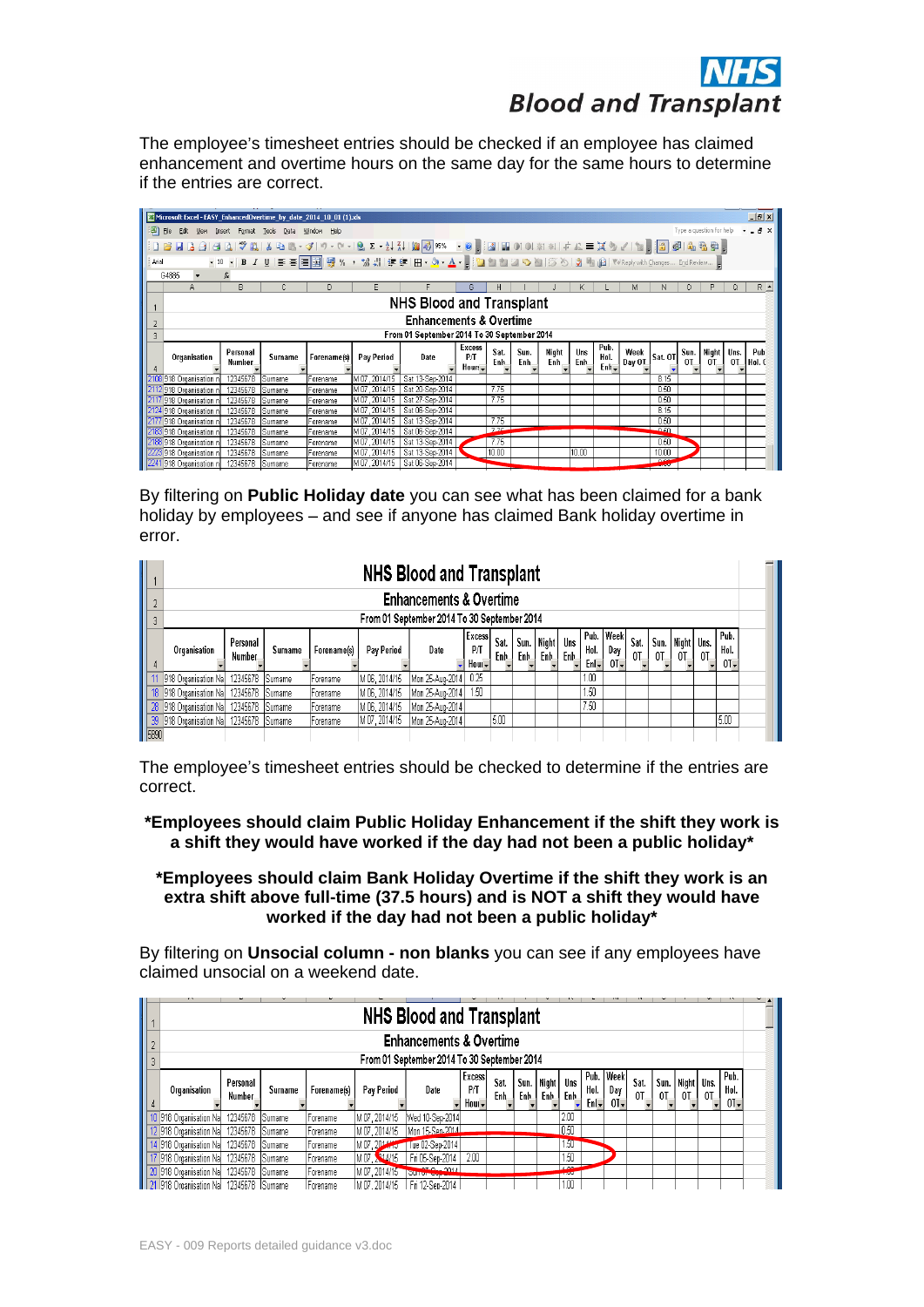

The employee should be contacted to amend any incorrect entries.

### **\* Employees should claim either Saturday or Sunday Enhancement and not unsocial if the shift worked is on a weekend \***

Opening the **Emergency Duties** category (clicking on small black arrow) will give the following reports:



- **Group and the contract of the contract of the contract of the contract of the contract of the contract of the contract of the contract of the contract of the contract of the contract of the contract of the contract of the** 
	- o By Date: will list each day's on call / call outs claimed by each employee by organisation for a specific date range.
	- o By Period: will report on the summary totals of on cal /call-outs claimed by each employee by pay period and organisation.
- Assignment
	- o By Date: will list each day's on call / call outs claimed by an individual employee for a specific date range.
	- o By Period: will report on the summary totals of on call / call-outs claimed by an individual employee for specified pay periods.

Example below is the  $Group > By$  Date report – select the required parameters and then press Run Report.

| <b>DEASY</b>                                                                                                                     | →   My Preferences   Change password   Log out   Guidance E>   Documentation E>   Help/Suppo                                                               |
|----------------------------------------------------------------------------------------------------------------------------------|------------------------------------------------------------------------------------------------------------------------------------------------------------|
| Home > Attendance > Reports > Emergency Duties by date                                                                           | Thursday, 2nd October 2014 14:13:0                                                                                                                         |
| $\rightarrow$ Self Service                                                                                                       | Report on daily emergency duty within the report date range. This report requires detailed timesheets and will find no data for those recorded as a period |
| $\blacktriangleright$ Management                                                                                                 | summary.                                                                                                                                                   |
| A Time & Attendance                                                                                                              | Authority/Trust: NHS Blood and Transplant (918)                                                                                                            |
| မြာ Absences<br>Leave Requests<br>- dl Reports                                                                                   | From:<br>Leave blank for no lower limit.                                                                                                                   |
| Absences<br>$\rightarrow$ Timesheets                                                                                             | Leave blank for no upper limit.                                                                                                                            |
| ▶ Enhanced/Overtime                                                                                                              | Breakgroup: $\boxed{\text{Organisation} \cdot \textcolor{blue}{\blacksquare}}$                                                                             |
| Emergency Duties<br>$\sqrt{\frac{1}{2}}$ Group<br>By Date<br>By Period<br>- Assignment<br>By Date<br>By Period<br>Hours/Sessions | 918 Department Name<br>918 Department Name<br>918 Department Name<br>Organisations:<br>918 Department Name<br>918 Denartment Name                          |
| Leave Requests                                                                                                                   | Output Single Worksheet:<br>Outputs data to a single worksheet                                                                                             |
|                                                                                                                                  | Simplified Worksheet:<br>Simple vorksheet to aide manipulation in Excel                                                                                    |
|                                                                                                                                  | Run Repor                                                                                                                                                  |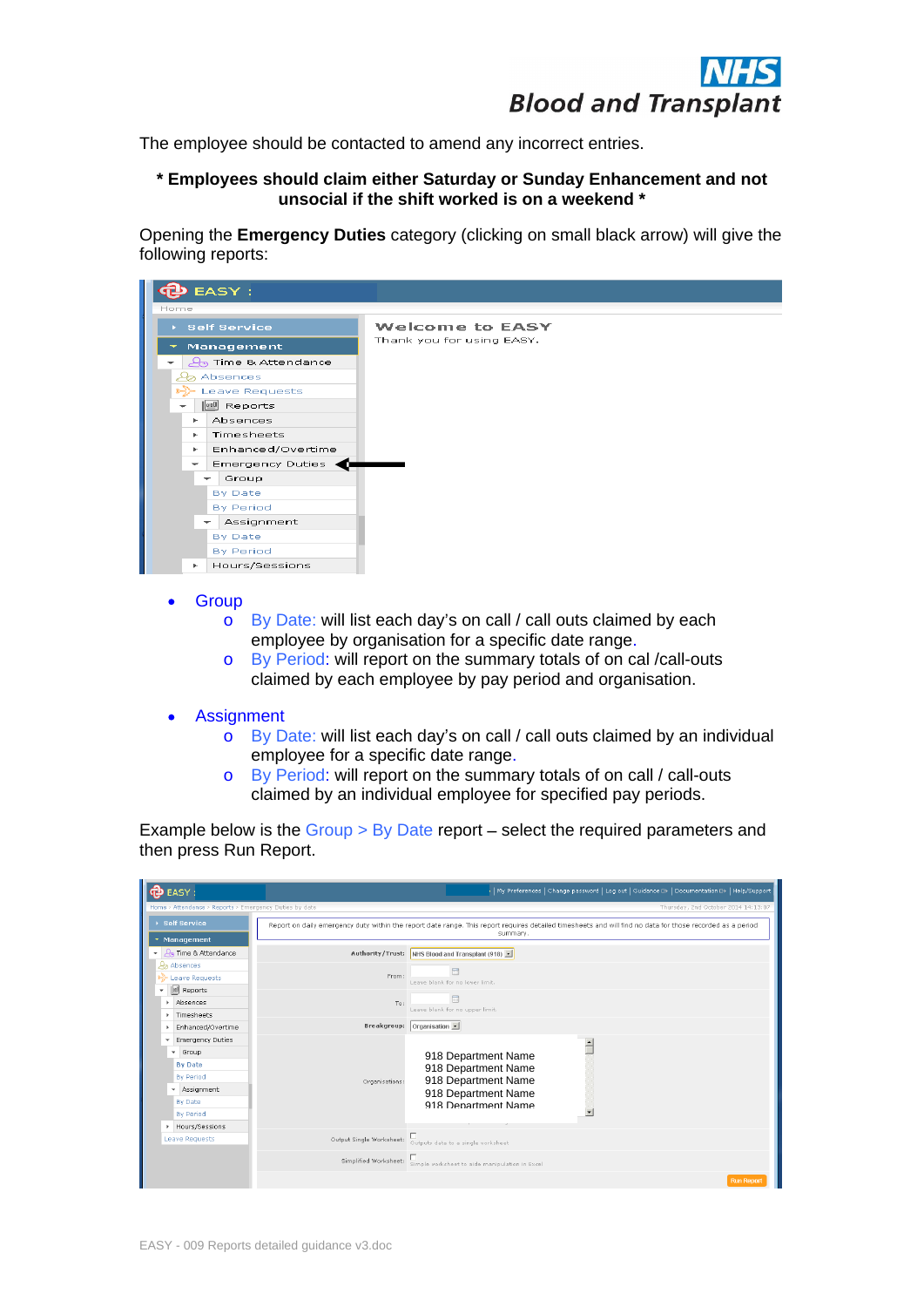| <b>DIUUU dilu Tidiispidiit</b>                                                                                                                                                                                                                                                                                                                                                                                                                                                                                                                    |  |
|---------------------------------------------------------------------------------------------------------------------------------------------------------------------------------------------------------------------------------------------------------------------------------------------------------------------------------------------------------------------------------------------------------------------------------------------------------------------------------------------------------------------------------------------------|--|
| An excel report is generated which should be saved to your desired location.                                                                                                                                                                                                                                                                                                                                                                                                                                                                      |  |
| Microsoft Excel - EASY_Emergency_Duties_by_date_2014_10_02 (3).xls<br>$\Box$ ulxi                                                                                                                                                                                                                                                                                                                                                                                                                                                                 |  |
| Type a question for help $\rightarrow$ $\equiv$ $\rightarrow$ $\equiv$ $\rightarrow$ $\sim$<br>File Edit View Insert Format Tools Data Window Help                                                                                                                                                                                                                                                                                                                                                                                                |  |
|                                                                                                                                                                                                                                                                                                                                                                                                                                                                                                                                                   |  |
| •10 • BI U   三三三国   59 % , 28 パ   年年   田 • タ • ▲ •   20 カ 11 コ ウ 21   ラ ろ   カ 日 白   VReply with Changes End Review<br>Arial                                                                                                                                                                                                                                                                                                                                                                                                                       |  |
| D22 $\bullet$ fx<br>$-B$<br>A I<br>G   H   I   J   K   L   M   N   O   P   Q   R   S<br>- E -                                                                                                                                                                                                                                                                                                                                                                                                                                                     |  |
| <b>NHS Blood and Transplant</b>                                                                                                                                                                                                                                                                                                                                                                                                                                                                                                                   |  |
|                                                                                                                                                                                                                                                                                                                                                                                                                                                                                                                                                   |  |
| From 01 September 2014 To 07 September 2014                                                                                                                                                                                                                                                                                                                                                                                                                                                                                                       |  |
| Week   Sat/Su   Pub.<br>Week<br>$\kappa$ Sat/Sun Pub. Week Sat Sun Public Sat Sun Public Sun Hub. Day Sat Sun Public Sun Hub. Day Sat Sun Public Suppliers Suppliers Suppliers Suppliers Suppliers Suppliers Suppliers Suppliers Suppliers Suppliers Suppliers S<br>Personal<br>$\begin{bmatrix} 1 & 1 & 1 \\ 0 & 1 & 1 \\ 0 & 0 & 0 \end{bmatrix}$ Hol. $\begin{bmatrix} 1 & 1 & 1 \\ 0 & 0 \\ 0 & 0 & 0 \end{bmatrix}$<br>Surname   Forename(s)   Pay Period<br>Date<br>$\begin{vmatrix} Day \\ O/Call \end{vmatrix}$<br>Organisation<br>Number |  |
| 918 Organisation<br>07.2014/15   Wed 03-Sep-2014<br> Forename  <br>Sumame                                                                                                                                                                                                                                                                                                                                                                                                                                                                         |  |
| Thu 04-Sep-2014<br>318 Organisat<br>2014/15  <br>ìumame :<br>Forename<br>918 Organisation<br>M 07, 2014/15   Fri 05-Sep-2014<br>16.00 -<br>2345678   Sumame  <br>Forename                                                                                                                                                                                                                                                                                                                                                                         |  |
| Sat 06-Sep-2014<br>918 Organisation<br>lSumame .<br>2014/15<br>345678<br>Forename                                                                                                                                                                                                                                                                                                                                                                                                                                                                 |  |
| 12345678 Sumame<br>  07. 2014/15   Sun 07-Sep-2014<br>918 Organisation<br>Forename<br>10 918 Organisation   12345678 Sumame   Forename<br>M 07. 2014/15   Mon 01-Sep-2014   16.00                                                                                                                                                                                                                                                                                                                                                                 |  |
| Add filters to the headers row by highlighting the headers row then click Data > filter<br>> Auto filter from the toolbar.                                                                                                                                                                                                                                                                                                                                                                                                                        |  |
| EASY_Emergency_Duties_by_date_2014_10_02 (3).xl<br><u>니라지</u>                                                                                                                                                                                                                                                                                                                                                                                                                                                                                     |  |
| Type a question for help $\rightarrow$ $\equiv$ $\blacksquare$ $\blacktriangleright$ $\blacktriangleright$<br>Tools   Data   Window Help                                                                                                                                                                                                                                                                                                                                                                                                          |  |
| コンコマ ワ ラ マ ワ マ 町   X 日2   Sort…<br><b>E</b> iter<br>$\cdot$ 10 $\cdot$ <b>B</b> $I$ <b>U</b><br>AutoFilter<br><b>E LEE &amp; A C</b> 3 6 3 8 8 8 V Peply with Changes End Review                                                                                                                                                                                                                                                                                                                                                                  |  |
| Form<br>Show All<br>A4 T fx Organisation<br>R<br>Subtotals.<br> H   I   J   K   L   M   N   O   P   Q   R   S<br>Advanced Filter.                                                                                                                                                                                                                                                                                                                                                                                                                 |  |
| <b>NHS Blood and Transplant</b><br>Validation.                                                                                                                                                                                                                                                                                                                                                                                                                                                                                                    |  |
| Iable<br>Text to Columns                                                                                                                                                                                                                                                                                                                                                                                                                                                                                                                          |  |
| From 01 September 2014 To 07 September 2014<br>Consolidate                                                                                                                                                                                                                                                                                                                                                                                                                                                                                        |  |
| $\begin{array}{ c c }\n\hline\n\text{Week} & \text{Day/Sa} \\ \hline\n\text{t}\text{Wk}\n\end{array}$<br>Personal<br>Group and Outline<br><b>Date</b><br><sup>1</sup> Organisation<br>Surnan                                                                                                                                                                                                                                                                                                                                                      |  |
| PivotTable and PivotChart Report<br>03-Sep-2014<br> Sumame<br>Import External Data                                                                                                                                                                                                                                                                                                                                                                                                                                                                |  |
| $4-$ Sep-2014<br>!345678   Sumame<br>$5-Sep-2014$<br> Sumame                                                                                                                                                                                                                                                                                                                                                                                                                                                                                      |  |
| 345678 Sumame<br>S-Sep-2014  <br>XML<br>2345678 Sumame<br>$Sep-2014$<br>1-Sep-2014 16.00<br>2345678 Sumame<br>318 Organisation                                                                                                                                                                                                                                                                                                                                                                                                                    |  |
| 918 Organisation   12345678   Sumame   Forename   M 07, 2014/15   Tue 02-Sep-2014   16.00<br>10.00                                                                                                                                                                                                                                                                                                                                                                                                                                                |  |
|                                                                                                                                                                                                                                                                                                                                                                                                                                                                                                                                                   |  |
| By filtering on each Work Done & Other columns - non blanks you can see if any                                                                                                                                                                                                                                                                                                                                                                                                                                                                    |  |
| employees have claimed work done on a day for which they were not on-call.                                                                                                                                                                                                                                                                                                                                                                                                                                                                        |  |
|                                                                                                                                                                                                                                                                                                                                                                                                                                                                                                                                                   |  |
| <b>NHS Blood and Transplant</b>                                                                                                                                                                                                                                                                                                                                                                                                                                                                                                                   |  |
|                                                                                                                                                                                                                                                                                                                                                                                                                                                                                                                                                   |  |
| From 01 September 2014 To 07 September 2014                                                                                                                                                                                                                                                                                                                                                                                                                                                                                                       |  |
| Week Sat/Su                                                                                                                                                                                                                                                                                                                                                                                                                                                                                                                                       |  |
| Personal<br>Surname   Forename(s)   Pay Period  <br><b>Organisation</b><br>Date<br>Day<br>Day<br>S/By<br>lumbei<br>0/Call 0/Call 0/Call S/By<br>∣s⁄B∘                                                                                                                                                                                                                                                                                                                                                                                             |  |
| Forename   M 07, 2014/15   Wed 03-Sep-2014<br>5 918 Organisation 12345678 Sumame                                                                                                                                                                                                                                                                                                                                                                                                                                                                  |  |
| 1 918 Organisation   12345678   Sumame   Forename   M 07, 2014/15   Tue 02-Sep-2014   16 00<br>10.00                                                                                                                                                                                                                                                                                                                                                                                                                                              |  |
| 12 918 Organisation   12345678   Sumame   Forename   M.O7, 2014/15   Wed 03-Sep-2014   16.00<br>$5.00 - 1$<br>13 918 Organisation   12345678 Sumame   Forename   M 07, 2014/15   Tue 02-Sep-2014<br>10.00                                                                                                                                                                                                                                                                                                                                         |  |
| <b>DOG</b><br>6 918 Organisation   12345678   Sumame   Forename   MO7, 2014/15<br><b>WILLING Ron, 2014</b>                                                                                                                                                                                                                                                                                                                                                                                                                                        |  |
|                                                                                                                                                                                                                                                                                                                                                                                                                                                                                                                                                   |  |
| The employee should be contacted to determine if the entries are correct                                                                                                                                                                                                                                                                                                                                                                                                                                                                          |  |
| *Work done / Other hours can only be claimed if the employee was on-call*                                                                                                                                                                                                                                                                                                                                                                                                                                                                         |  |
|                                                                                                                                                                                                                                                                                                                                                                                                                                                                                                                                                   |  |
|                                                                                                                                                                                                                                                                                                                                                                                                                                                                                                                                                   |  |
| EASY - 009 Reports detailed guidance v3.doc                                                                                                                                                                                                                                                                                                                                                                                                                                                                                                       |  |

| Microsoft Excel - EASY_Emergency_Duties_by_date_2014_10_02 (3).xls |                            |                  |             |                            |                                  |                                 |                                             |                 |      |       |                                                     |      |            |               |                |                          |    |    | $\Box$ el $\times$   |  |
|--------------------------------------------------------------------|----------------------------|------------------|-------------|----------------------------|----------------------------------|---------------------------------|---------------------------------------------|-----------------|------|-------|-----------------------------------------------------|------|------------|---------------|----------------|--------------------------|----|----|----------------------|--|
| 图 File<br>Edit View Insert Format Tools                            |                            |                  |             | Data Window Help           |                                  |                                 |                                             |                 |      |       |                                                     |      |            |               |                | Type a question for help |    |    | $-B$ $\times$        |  |
| <b>HBA1401921</b>                                                  |                            |                  |             | $\frac{A}{Z}$   $\leq$ ort |                                  |                                 |                                             |                 |      |       |                                                     |      |            |               |                |                          |    |    |                      |  |
| Arial                                                              | $\cdot$ 10 $\cdot$ B $I$ U |                  |             | Filter                     |                                  | AutoFilter                      |                                             |                 |      |       | <b>ココココつとぼろうまも白 YvReply with Changes End Review</b> |      |            |               |                |                          |    |    |                      |  |
| A4                                                                 | fx Organisation            |                  |             | Form                       |                                  | Show All                        |                                             |                 |      |       |                                                     |      |            |               |                |                          |    |    |                      |  |
| C<br>в<br>Α                                                        |                            |                  |             | Subtotals                  |                                  | Advanced Filter                 |                                             |                 |      |       |                                                     |      | м          |               |                | p                        | Q  | R  | s                    |  |
|                                                                    |                            |                  |             | Validation                 |                                  | <b>NHS Blood and Transplant</b> |                                             |                 |      |       |                                                     |      |            |               |                |                          |    |    |                      |  |
|                                                                    |                            |                  |             | Table                      |                                  |                                 |                                             |                 |      |       |                                                     |      |            |               |                |                          |    |    |                      |  |
|                                                                    |                            |                  |             | Text to Columns            |                                  |                                 | From 01 September 2014 To 07 September 2014 |                 |      |       |                                                     |      |            |               |                |                          |    |    |                      |  |
|                                                                    |                            |                  | Consolidate |                            |                                  |                                 | Week                                        | Sat/Su   Pub.   |      | Week  |                                                     | Pub. | Week       | Sun/Pu   Week |                | Sat                      |    |    | Sun Pub. Week        |  |
| Organisation                                                       | Personal                   | Surnan           |             | Group and Outline          |                                  | Date                            | Day                                         | n               | Hol. | Day   | Sat/Sun Hol.                                        |      | $ $ Day/Sa |               | b. Hol. Day Wk | Wk                       | Wk | Wk | $1$ Day $ 01\rangle$ |  |
|                                                                    | <b>Number</b>              |                  | F           |                            |                                  |                                 |                                             |                 |      |       |                                                     |      |            |               |                |                          |    |    |                      |  |
|                                                                    |                            |                  |             |                            | PivotTable and PivotChart Report |                                 | 0/Call                                      | O/Call   O/Call |      | S/Bv  | S/Bv                                                | S/BV | t Wk<br>Dn | Wk Dn         | Dn             | Dn                       | Dn | Dn | $ $ Other            |  |
| 918 Organisation                                                   | 12345678                   | Sumame           |             |                            |                                  | 03-Sep-2014                     |                                             |                 |      | 16.00 |                                                     |      |            |               | 10.25          |                          |    |    |                      |  |
| 918 Organisation                                                   | 12345678                   | Sumame           |             | Import External Data       |                                  | 04-Sep-2014                     |                                             |                 |      | 16.00 |                                                     |      |            |               |                |                          |    |    |                      |  |
| 918 Organisation                                                   | 12345678                   | Sumame           |             | List                       |                                  | J5-Sep-2014                     |                                             |                 |      | 16.00 |                                                     |      |            |               |                |                          |    |    |                      |  |
| 918 Organisation                                                   | 12345678                   | Sumame           |             | XML                        |                                  | D6-Sep-2014                     |                                             |                 |      |       | 24.00                                               |      |            |               |                |                          |    |    |                      |  |
| 918 Organisation                                                   | 12345678                   | Sumame           |             |                            |                                  | J7-Sep-2014                     |                                             |                 |      |       | 24.00                                               |      |            |               |                |                          |    |    |                      |  |
| 918 Organisation<br>918 Organisation                               | 12345678<br>12345678       | Sumame<br>Sumame |             | Refresh Data<br>Forename   | M 07, 2014/15                    | D1-Sep-2014<br>ue 02-Sep-2014   | 16.00<br>16.00                              |                 |      |       |                                                     |      |            |               | 10.00          |                          |    |    |                      |  |

|                                             |  | 73                              |                    |                |                    |                            |                      |                       |                                                             |      |             |                                         |                     |                                |                             |                              |                 |                               |                    |                                                               |  |
|---------------------------------------------|--|---------------------------------|--------------------|----------------|--------------------|----------------------------|----------------------|-----------------------|-------------------------------------------------------------|------|-------------|-----------------------------------------|---------------------|--------------------------------|-----------------------------|------------------------------|-----------------|-------------------------------|--------------------|---------------------------------------------------------------|--|
|                                             |  | <b>NHS Blood and Transplant</b> |                    |                |                    |                            |                      |                       |                                                             |      |             |                                         |                     |                                |                             |                              |                 |                               |                    |                                                               |  |
| From 01 September 2014 To 07 September 2014 |  |                                 |                    |                |                    |                            |                      |                       |                                                             |      |             |                                         |                     |                                |                             |                              |                 |                               |                    |                                                               |  |
|                                             |  | Organisation                    | Personal<br>Number | Surname        | <b>Forename(s)</b> | Pay Period                 | Date                 | Week<br>Day<br>O/Call | Sat/Su   Pub.<br>n<br>0/Ca <sup>11</sup> 0/Ca <sup>11</sup> | Hol. | Day<br>S/By | a.   Week   <sub>Sat/Sun </sub><br>S/By | Pub.<br>Hol.<br>S/B | Week<br>Day/Sa<br>t Wk<br>Dn × | Sun/Pu<br>Wk D <sub>n</sub> | Week<br>b. Hol. Day Wk<br>Dn | Sat<br>Wk<br>Dn | <sup>I</sup> Sun<br>Wk<br>Dr. | 'Hol.<br>Wk<br>D۱× | . [Pub. <sub> Week</sub> ]<br><sup>1 Day</sup>  01 -<br>Other |  |
|                                             |  | 918 Organisation                | 12345678           | lSumame        | 'Forename          | M 07, 2014/15              | Wed 03-Sep-2014      |                       |                                                             |      | 16.00       |                                         |                     |                                |                             | 10.25                        |                 |                               |                    |                                                               |  |
|                                             |  | 918 Organisation                | 12345678           | lSumame        | r orename          | M 07, 2014/15              | Tue 02-Sep-2014      | 16 N                  |                                                             |      |             |                                         |                     |                                |                             | 10.00                        |                 |                               |                    |                                                               |  |
|                                             |  | 2 918 Organisation              | 12345678           | Sumame         | <b>Forename</b>    | M. V. 2014/15              | Wed 03-Sep-2014      | 16.00                 |                                                             |      |             |                                         |                     |                                |                             | 5.00                         |                 |                               |                    |                                                               |  |
|                                             |  | 3 918 Organisation              | 12345678           | <b>ISumame</b> | Forename           | M 07<br>,2014/15           | Tue 02-Sep-2014      |                       |                                                             |      |             |                                         |                     |                                |                             | 10.00                        |                 |                               |                    |                                                               |  |
|                                             |  | 16 918 Organisation             | 12345678           | Sumame         | Forename           | M 07<br>. 2014/10 1996 66- | <u>M 02 Son 2014</u> |                       |                                                             |      | 16 N        |                                         |                     |                                |                             | o oo<br>$-0.00$              |                 |                               |                    |                                                               |  |